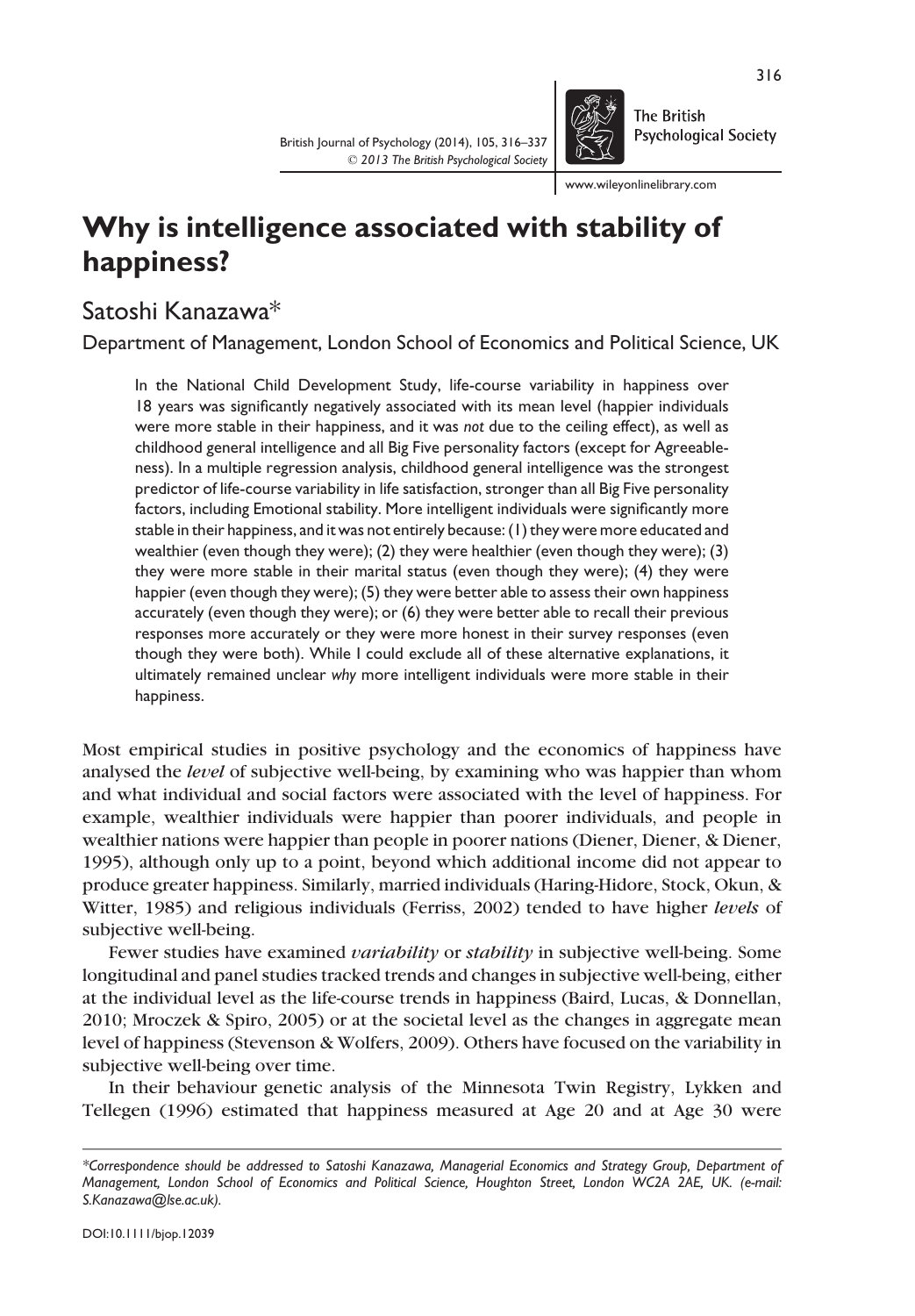correlated at .50. Similarly, Schimmack and Oishi's (2005) meta-analysis showed that measures of happiness obtained 15 years apart were correlated at about .25. Fujita and Diener (2005) found in their analysis of the German Socio-Economic Panel that measures of life satisfaction over 17 years, disattenuated for measurement errors, were correlated at .34, and that the correlation between the mean and the standard deviation was significantly negative  $(r = -.47, p < .05, n = 3,608)$ . Most recently, Lucas and Donnellan (2007) estimated that 34% of the variance in life satisfaction measures in the German Socio-Economic Panel Study and 38% of the variance in the British Household Panel Study were attributable to stable trait and thus did not change over time.

All of these studies on the stability of happiness, however, were *univariate* and descriptive. They described how stable or variable individuals' subjective well-being was over time. They did not treat the variability as an individual-difference variable; they did not explain which individuals with what characteristics were more or less stable in their happiness over time. There is one exception. Eid and Diener (1999) followed the daily fluctuations in positive and negative affect among 180 college students over seven weeks. Their analysis showed that the standard deviation in happiness had no significant bivariate correlation with any of the Big Five personality factors, but their multiple regression analysis, which included the mean, mean squared, and all Big Five factors, showed that Neuroticism significantly increased the daily variability in happiness.

At the same time, with a few exceptions (Ali et al., 2013; Isaacowitz & Smith, 2003; Siedlecki, Tucker-Drob, Oishi, & Salthouse, 2008), general intelligence has not figured prominently as a possible determinant or correlate of subjective well-being. In a comprehensive review of studies in the economics of happiness on the correlates of subjective well-being, intelligence was only briefly mentioned once as a possible unobservable trait related to education (Dolan, Peasgood, & White, 2008, pp. 99–100). The few studies that examined the influence of intelligence on happiness generally concluded that the effect was nil (Watten, Syversen, & Myhrer, 1995) or entirely mediated by demographic factors such as health and marital status (Sigelman, 1981). An international study of 192 nations showed that, of a large number of macrosocial and macroeconomic variables examined, the average level of happiness was the only factor not significantly associated with the average level of intelligence in the population (Lynn & Vanhanen, 2006). As a result, Watten et al.(1995, p. 296) concluded that 'intelligence is virtually unrelated to QOL [quality of life]. Thus, we find IQ to be a variable of minor interest for future QOL studies.'

Siedlecki et al. (2008) showed that general (fluid) intelligence was significantly associated with life satisfaction among young and middle-aged adults, but not among older adults. This might have been because general intelligence appeared to increase both positive affect and negative affect simultaneously among the elderly population (Isaacowitz & Smith, 2003).

The purposes of the current study were twofold. First, continuing and extending the earlier work by Lykken and Tellegen (1996), Schimmack and Oishi (2005), Fujita and Diener (2005), and Lucas and Donnellan (2007), I focused on the variability and stability of happiness over time. I treated it as an individual-difference variable and explored its possible correlates. Second, I introduced general intelligence as an important factor in positive psychology in general and a significant determinant of the variability of happiness over the life course in particular.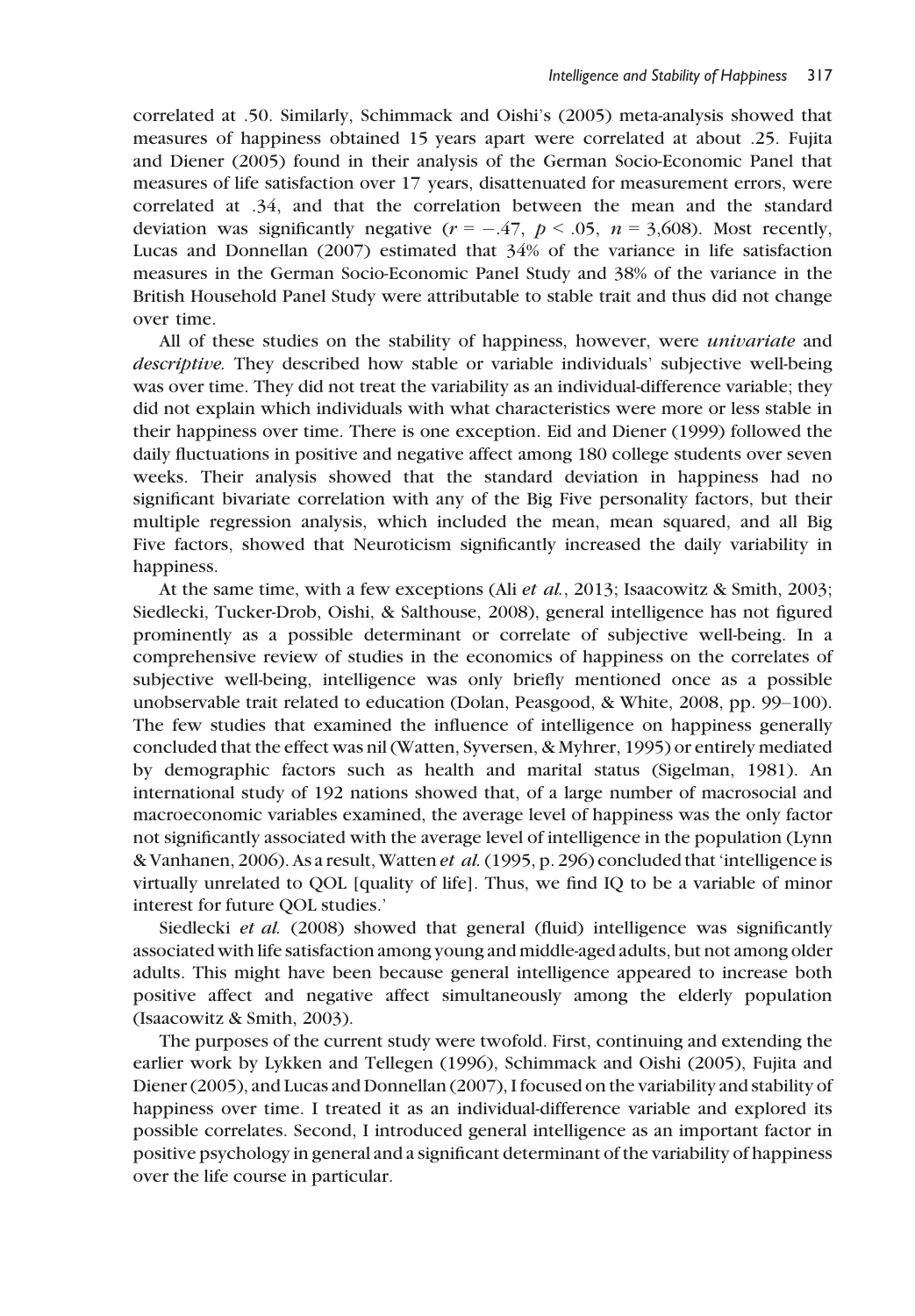#### 318 Satoshi Kanazawa

#### General intelligence and stability in happiness

There are numerous theoretical and empirical reasons to expect general intelligence to be negatively associated with life-course variability in subjective well-being. Some of these factors predict that more intelligent individuals are genuinely less variable in their subjective well-being; others predict that they merely *appear* to be so due to some methodological or measurement reasons.

#### Education, wealth, and control over life circumstances

Childhood general intelligence is significantly positively associated with education and earnings; more intelligent individuals on average achieve greater education and earn more money (Brown & Reynolds, 1975; Nagoshi, Johnson, & Honbo, 1993; Snow & Yalow, 1982). Intelligence also predicts negative life events, such as accidents, injuries, and unemployment (Lynn, Hampson, & Magee, 1984; O'Toole, 1990; Smith & Kirkham, 1982). If more intelligent individuals exercise greater control over their life circumstances, because their resources protect them from unexpected external shocks in their environment, then we would expect more intelligent, more educated and wealthier individuals to experience less variability in their subjective well-being over time. Studies in positive psychology generally show that individuals return to their baseline 'happiness set point' after major life events, both positive and negative (Lucas, 2007). So, if less intelligent, and thus less educated and wealthy, individuals experience more negative life events, which temporarily lower their subjective well-being before they return to their baseline 'happiness set points', then they are expected to have greater life-course variability in happiness.

#### **Health**

It has by now been well established in the emerging field of cognitive epidemiology that intelligence is associated with health and longevity, and that more intelligent children on average tend to live longer and healthier lives than less intelligent children, although it is not known why (Batty, Deary, & Gottfredson, 2007; Gottfredson & Deary, 2004; Kanazawa, 2006). And health is significantly associated with psychological well-being (Okun, Stock, Haring, & Witter, 1984). So, it is possible that more intelligent individuals are more stable in their happiness over time because they are more likely to remain constantly healthy than less intelligent individuals.

#### Marital status

One of the most consistent and strongest correlates of subjective well-being is marital status; married individuals are on average happier than unmarried individuals (Haring-Hidore *et al.*, 1985). Divorce and marriage often represent troughs and peaks of happiness in an individual's life, and intelligence is negatively associated with odds of divorce (Holley, Yabiku, & Benin, 2006). If more intelligent individuals are more likely to be consistently married throughout adulthood whereas less intelligent individuals are more likely to go through marriage, divorce, and remarriage, then general intelligence and life-course variability in subjective well-being will be negatively associated.

#### Mean subjective well-being

More intelligent individuals tend to be happier than less intelligent individuals (Ali et al., 2013), and the mean and the variability of life satisfaction are negatively correlated (Fujita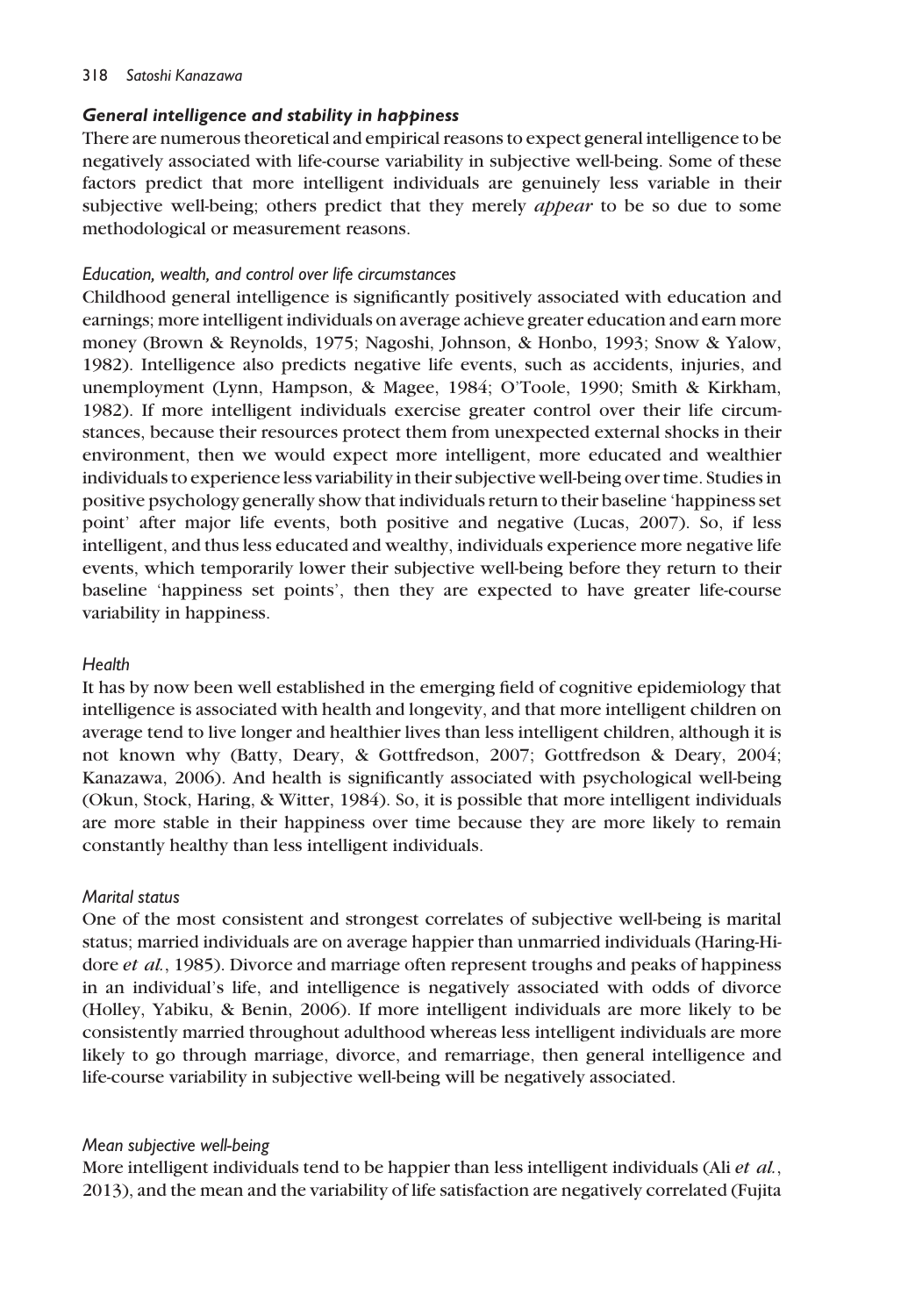& Diener, 2005). So, more intelligent individuals may appear to be more stable in their happiness simply because they are happier than less intelligent individuals and because the variability is an inverse function of the mean.

#### Greater ability to assess their own subjective well-being

Another possibility is that more intelligent individuals may be better able to assess their own level of subjective well-being more accurately at any point, so their stated level of life satisfaction remains more stable, reflecting its true stable level. In contrast, less intelligent individuals may be less able to assess it accurately, and, as a result, their verbal responses to the same survey questions tend to vary more over time at different surveys, even when their true life satisfaction remains stable. $<sup>1</sup>$ </sup>

Another possible explanation for the effect of childhood general intelligence on life-course variability in subjective well-being involves active gene–environment interaction. More intelligent individuals may be better able to control their environment more efficiently, even above and beyond the ability afforded by their higher education and earnings, and may thus be able to live their lives more as they wish, and their lives may be less subject to unexpected environmental fluctuations, than less intelligent individuals. If this is the case, then, among other things, more intelligent individuals should be better able to predict the future states of their lives, and their future levels of happiness, than less intelligent individuals. Such greater ability to control their environment and predict its future states may also lead to more stable levels of happiness over time.

#### Recall accuracy and honesty

Both working memory and long-term memory are integral components of general intelligence, and more intelligent individuals on average have better memory (Unsworth, 2010). So, it is reasonable to expect that more intelligent individuals are better able to remember what their response was to the same question in an earlier survey in a longitudinal study. If more intelligent individuals are better able to recall their own responses to the same question in previous surveys, then it would allow them to *appear* to be more consistent, even when they are not. Lucas and Donnellan (2007) noted that this 'autoregressive' component accounted for about 29–34% of the variance in happiness over time.

Alternatively, it is possible that more intelligent individuals are more honest in their survey responses than less intelligent individuals. If everyone's subjective well-being is equally stable, then more honest individuals provide more consistent responses about their life satisfaction than less honest individuals, whose verbal responses fluctuate as a result of their dishonesty, even when their true level of happiness is constant.

 $^1$  In some sense, whether and to what extent individuals can assess their 'true' level of subjective well-being may not be a legitimate question. It is possible to argue that, regardless of their objective life circumstances, individuals' true level of happiness is whatever they subjectively feel and express as it is. If poor, unemployed, unhealthy, unmarried individuals without any friends or family say they are 'extremely happy', is that a 'wrong' response? This is somewhat akin to the question some political psychologists ask of whether voters in a free democracy can vote in their 'true' interest or whether they sometimes vote for the 'wrong' candidate due to limited information (Miller, 1986). I will leave to future research the intriguing question of whether there is such a thing as a 'true' level of happiness apart from what an individual subjectively feels and expresses in a survey response. This is of course a separate question from whether individuals are willing to express how happy they subjectively feel on a survey response.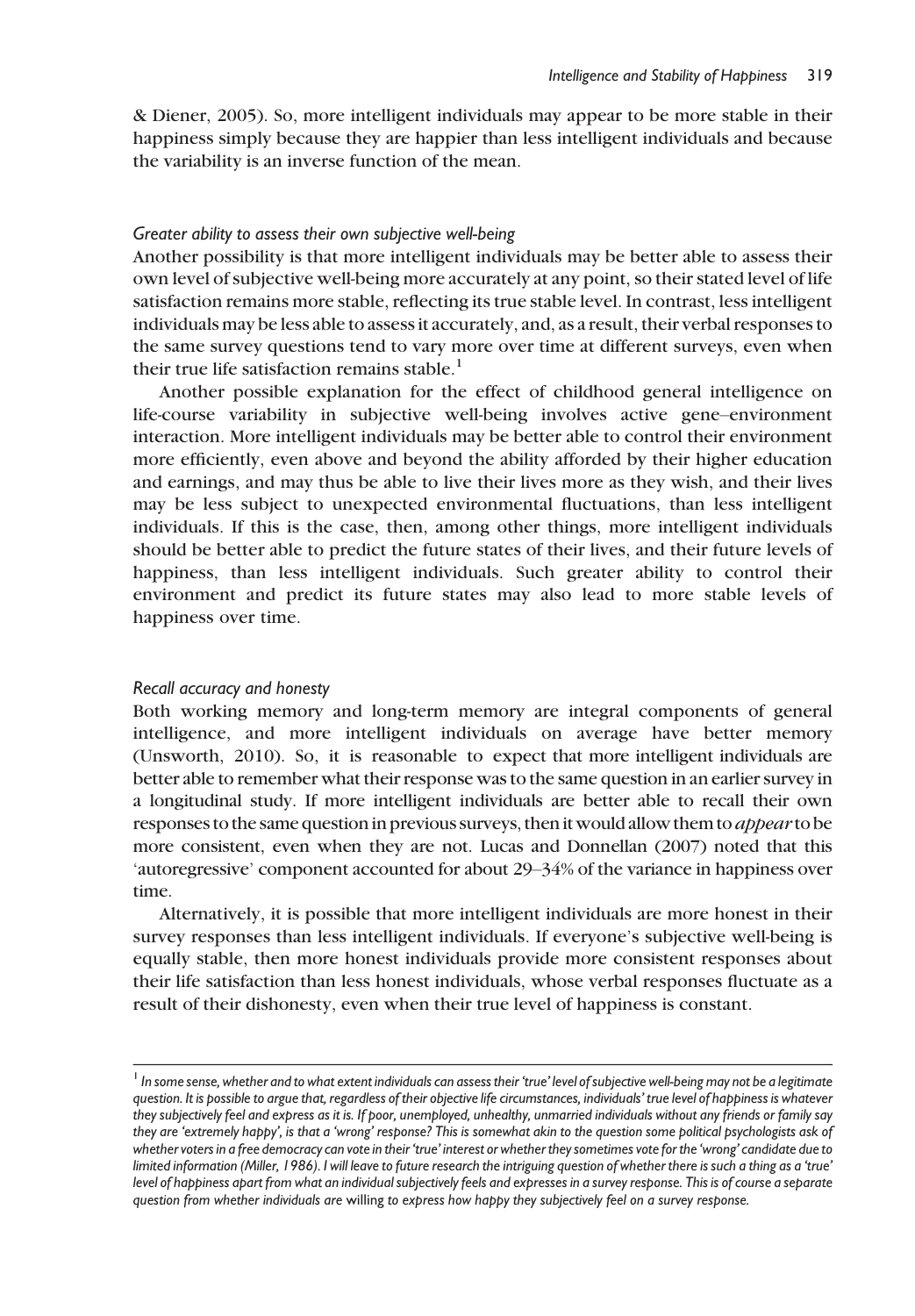The first three explanations above (education, wealth, and control over life circumstances; health; and marital status) propose that intelligence is a genuine correlate of life-course variability in subjective well-being, while the last three explanations (mean subjective well-being; greater ability to assess their own subjective well-being; and recall accuracy and honesty) suggest that the association between intelligence and life-course variability in subjective well-being may be due to methodological or measurement reasons.

## Methods

## Data: National Child Development Study (NCDS)

The National Child Development Study (NCDS) is a large-scale prospectively longitudinal study, which has followed British respondents since birth for more than half a century. The initial sample included *all* babies ( $n = 17,419$ ) born in Great Britain (England, Wales, and Scotland) during 1 week (03–09 March 1958). The respondents were subsequently reinterviewed in 1965 (Sweep 1 at Age 7:  $n = 15,496$ ), in 1969 (Sweep 2 at Age 11:  $n = 18,285$ ), in 1974 (Sweep 3 at Age 16:  $n = 14,469$ ), in 1981 (Sweep 4 at Age 23:  $n = 12,537$ ), in 1991 (Sweep 5 at Age 33:  $n = 11,469$ ), in 1999– 2000 (Sweep 6 at Ages  $41-42$ :  $n = 11,419$ ), in 2004–2005 (Sweep 7 at Age  $46-47$ :  $n = 9,534$ ), and in 2008–2009 (Sweep 8 at Age 50–51:  $n = 9,790$ ). There were more respondents in Sweep 2 than in the initial sample (Sweep 0) because Sweep 2 sample included eligible children who were in the country in 1969 but not in 1958. In each sweep, personal interviews and questionnaires were administered to the respondents, their mothers, teachers, and doctors during childhood, and to their partners and children in adulthood. Virtually all (97.8%) of the NCDS respondents in the initial sample were Caucasian.

#### Dependent variables: Measures of the life-course variability in subjective well-being

At Ages 33, 42, 47, and 51, the NCDS asked its respondents the identical question: 'Here is a scale from 0 to 10, where '0' means that you are completely dissatisfied and '10' means that you are completely satisfied. Please enter the number which corresponds with how satisfied or dissatisfied you are with the way life has turned out so far'.

From this measure of life satisfaction on the scale of 0–10 and measured four times over the course of 18 years in adulthood, I constructed five different measures of its life-course variability.

1. Variance = 
$$
\frac{\sum_{i=1}^{4} (x_i - \bar{x})^2}{4}
$$

2. Maximum absolute difference =  $|x_{max}-x_{min}|$ 

- 2. Flaximum absolute ulter ence  $= |A_{\text{max}} A_{\text{min}}|$ <br>3. Sum of the absolute values of movements from one sweep to the next  $=$   $\sum$  $\sum_{i=1} |(\mathbf{x}_{i+1} - \mathbf{x}_i)|$
- 4. Sum of squared movements from one sweep to the next =  $\sum^{3}$  $\sum_{i=1}^{5} (x_{i+1} - x_i)^2$
- 5. Coefficient of variation<sup>2</sup> =  $\frac{\sigma_x}{\mu_x}$

 $2$  Technically, the coefficient of variation is appropriate only for strictly ratio variables, which the measure of subjective well-being in NCDS is not. This may explain its slightly lower correlation with other indicators of variability and its slightly lower factor loading below.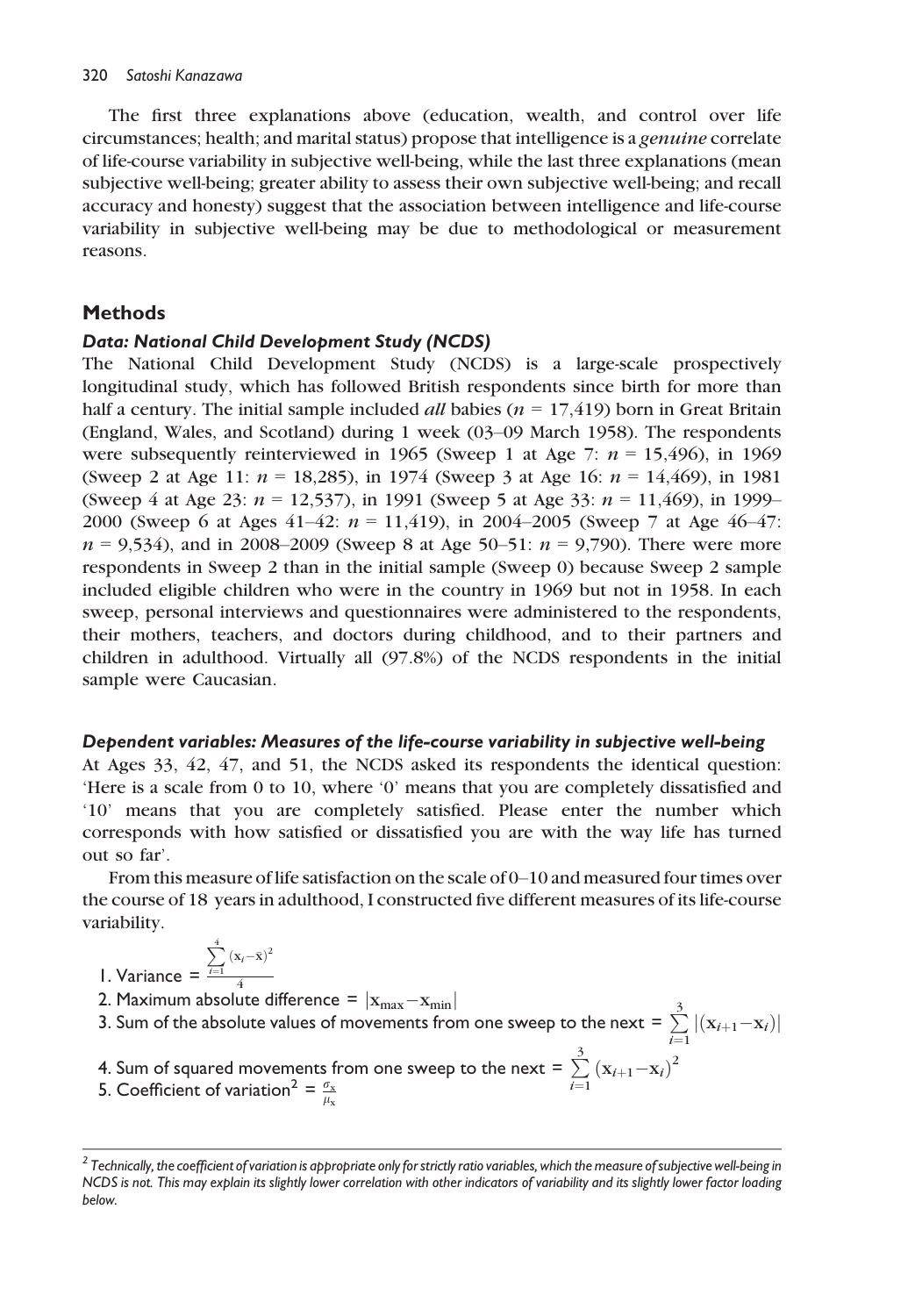## Dependent variables: measures of life-course variability in job and relationship satisfaction

At Ages 23, 42, 47, and 51, NCDS asked its respondents about their job satisfaction (either for their current or last job) on a 5-point scale:  $1 = very dissatisfied$ ,  $2 = dissatisfied$ ,  $3$  = neither satisfied nor dissatisfied,  $4$  = satisfied,  $5$  = very satisfied. Similarly, at Ages 33, 42, and 51, NCDS asked its respondents who are in a committed relationship about their relationship satisfaction on a 7-point scale, from  $1 = very$  unhappy to  $7 = very$ happy. From these four measures of job satisfaction and three measures of relationship satisfaction, I constructed the same five indicators of their variability as I have done with the measures of subjective well-being above, for comparative purposes.

#### Independent variables: Childhood general intelligence

The NCDS has one of the strongest measures of childhood general intelligence of all large-scale surveys. The respondents took multiple intelligence tests at Ages 7, 11, and 16. At 7, they took four cognitive tests (Copying Designs, Draw-a-Man, Southgate Group Reading, and Problem Arithmetic). At 11, they took five cognitive tests (Verbal General Ability, Nonverbal General Ability, Reading Comprehension, Mathematical, and Copying Designs). At 16, they took two cognitive tests (Reading Comprehension and Mathematical Comprehension). I first performed a factor analysis at each age to compute their general intelligence score for each age. All cognitive test scores at each age loaded only on one latent factor, with reasonably high factor loadings (Age 7: Copying Designs = .67, Drawa-Man = .70, Southgate Group Reading = .78, and Problem Arithmetic = .76; Age 11: Verbal General Ability = .92, Nonverbal General Ability = .89, Reading Comprehension  $= .86$ , Mathematical  $= .90$ , and Copying Designs  $= .49$ ; Age 16: Reading Comprehension = .91, and Mathematics Comprehension = .91). The latent general intelligence scores at each age were converted into the standard IQ metric, with a mean of 100 and a standard deviation of 15. Then, I performed a second-order factor analysis with the IQ scores at three different ages to compute the overall childhood general intelligence score. The three IQ scores loaded only on one latent factor with very high factor loadings (Age  $7 = .87$ ; Age  $11 = .95$ ; Age  $16 = .92$ ). I used the childhood general intelligence score in the standard IQ metric as the main independent variable in my analyses of the life-course variability in subjective well-being.

#### Independent variables: Big Five personality factors

The NCDS measured the Big Five personality factors (Openness to experience, Conscientiousness, Extraversion, Agreeableness, and Emotional stability) with the 50-item International Personality Item Pool scale (http://ipip.ori.org/New\_IPIP-50-item-scale.htm; Goldberg, 1992). For each factor, the score ranged from 5 to 50. Unfortunately, the NCDS only measured the Big Five personality factors at Age 51. However, personality psychologists generally concur that individual personality, including the Big Five, remains largely constant throughout the life course, although there are some individual differences in its stability (Mroczek & Spiro, 2003). One of the major influences on changes over time is age (Roberts & DelVecchio, 2000), which all respondents share in cohort data like the NCDS; all NCDS respondents are exactly the same age (within 1 week) at any given sweep. So, I assumed that the NCDS respondents' scores on the Big Five measured at Age 51 were largely representative of their personality throughout their lives. However, it is important to note that the Age 51 measures of Big Five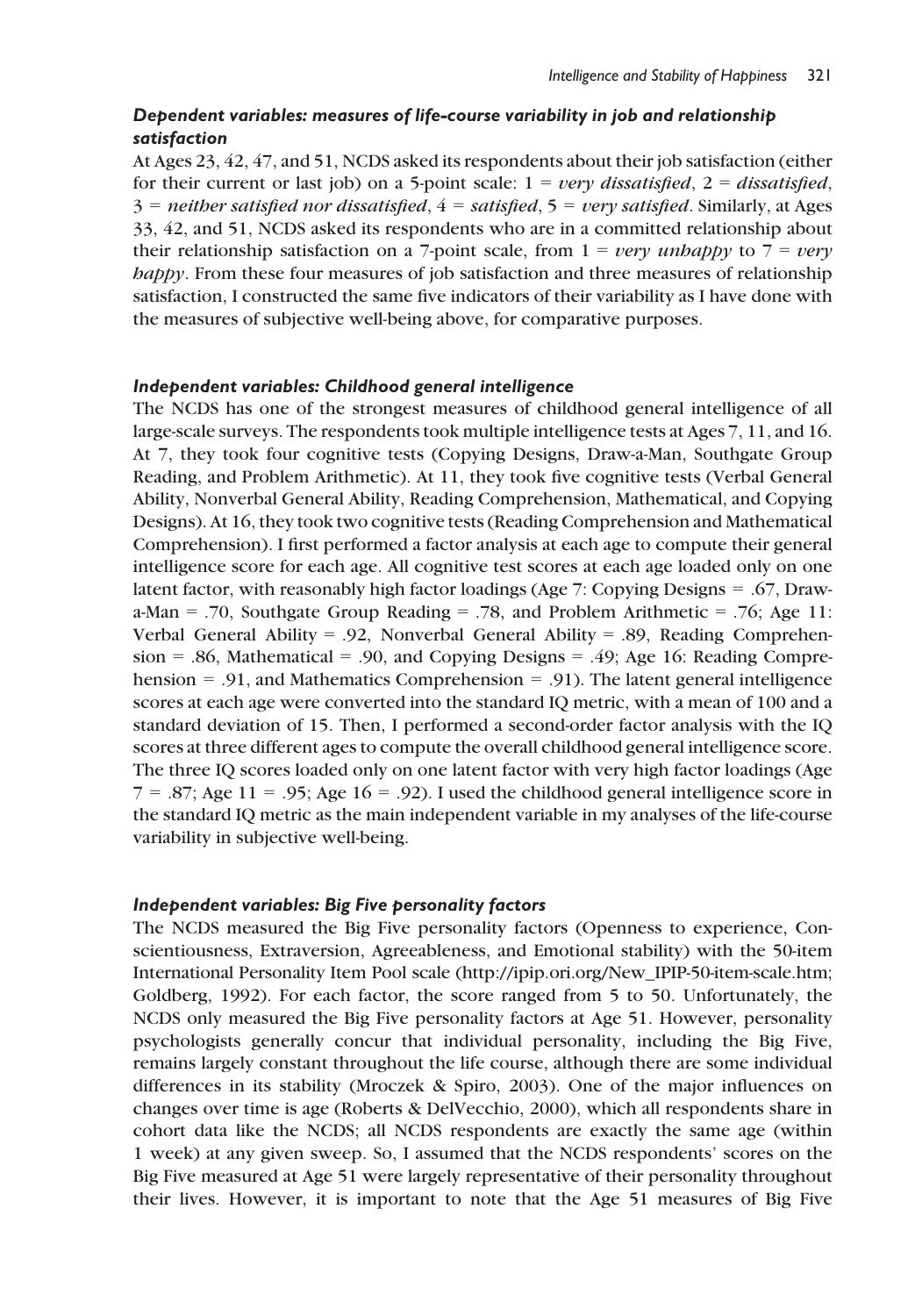personality factors were a major shortcoming for my analysis, as personality factors, while relatively stable, are never perfectly so.

#### Control variables

To test the various hypotheses about the effect of childhood general intelligence on life-course variability in subjective well-being, the statistical models included a large number of control variables to see if any of them could explain away the association between general intelligence and life-course variability in subjective well-being. The table in the Appendix presents the means, standard deviations, and the correlation matrix for all the variables used in the multiple regression analyses below. It presents both these statistics based on pairwise deletion of cases for missing data (below the diagonal and in Roman) and on maximum-likelihood (expectation-maximization) estimates for missing data (above the diagonal and in italics). The close similarities between the two sets of statistics suggested that missing data might not have presented significant problems for the NCDS data.

#### Education and earnings

NCDS respondents' education was measured at Age 23 by a 6-point ordinal scale, reflecting the highly complex system of examinations, qualifications, and certifications in the British school system:  $0 = no \,\text{qualification}$ ;  $1 = CSE 2 - 5/NVO 1$ ;  $2 = O \,\text{levels}/NVO$ 2;  $3 = A$  levels/NVQ 3;  $4 =$  higher qualification/NVQ  $4$ ;  $5 =$  degree/NVQ 5-6. Earnings were measured at Age 33 in 1K GBP.

#### **Health**

At each sweep, the NCDS asked its respondents to rate their own health. At Ages 23, 33, and 42, the respondents rated their health on a 4-point ordinal scale (1 = poor, 2 = fair,  $3 = good$ ,  $4 = excellent$ ; at Ages 47 and 51, they rated it on a 5-point ordinal scale  $(1 = very\ poor, 2 = poor, 3 = fair, 4 = good, 5 = excellent)$ . In factor analysis, the five measures of self-rated health loaded on only one latent factor, with reasonably high factor loadings (Age 23 = .58; Age 33 = .72, Age 42 = .78, Age 47 = .77, Age 51 = .79). I used the latent factor as a measure of adult self-rated health between Ages 23 and 51.

Self-rated health may not always be a perfect measure of actual health, as the former may be correlated with optimism and other individual differences (Layes, Asada, & Kephart, 2012). However, the lifetime measure of self-rated health did correlate significantly with some objective measures of health, such as BMI at 51 ( $r = -.20$ ,  $n = 6,125, p < .001$ , lifetime number of days hospitalized  $(r = -.22, n = 6,347,$  $p < .001$ ), and lifetime number of hospital admissions ( $r = -.25$ ,  $n = 6,336$ ,  $p < .001$ ) in the NCDS data. Epidemiological studies show that self-rated health accurately predicts mortality, morbidity, and onset of illnesses (Goldberg, Gueguen, Schmaus, Nakache, & Goldberg, 2001; Kaplan & Camacho, 1983; Mossey & Shapiro 1982).

#### Marital status

I controlled for whether the respondent was currently married at Ages 33, 42, 47, and 51. More intelligent individuals were indeed more consistently married. Childhood general intelligence was significantly positively associated with being currently married throughout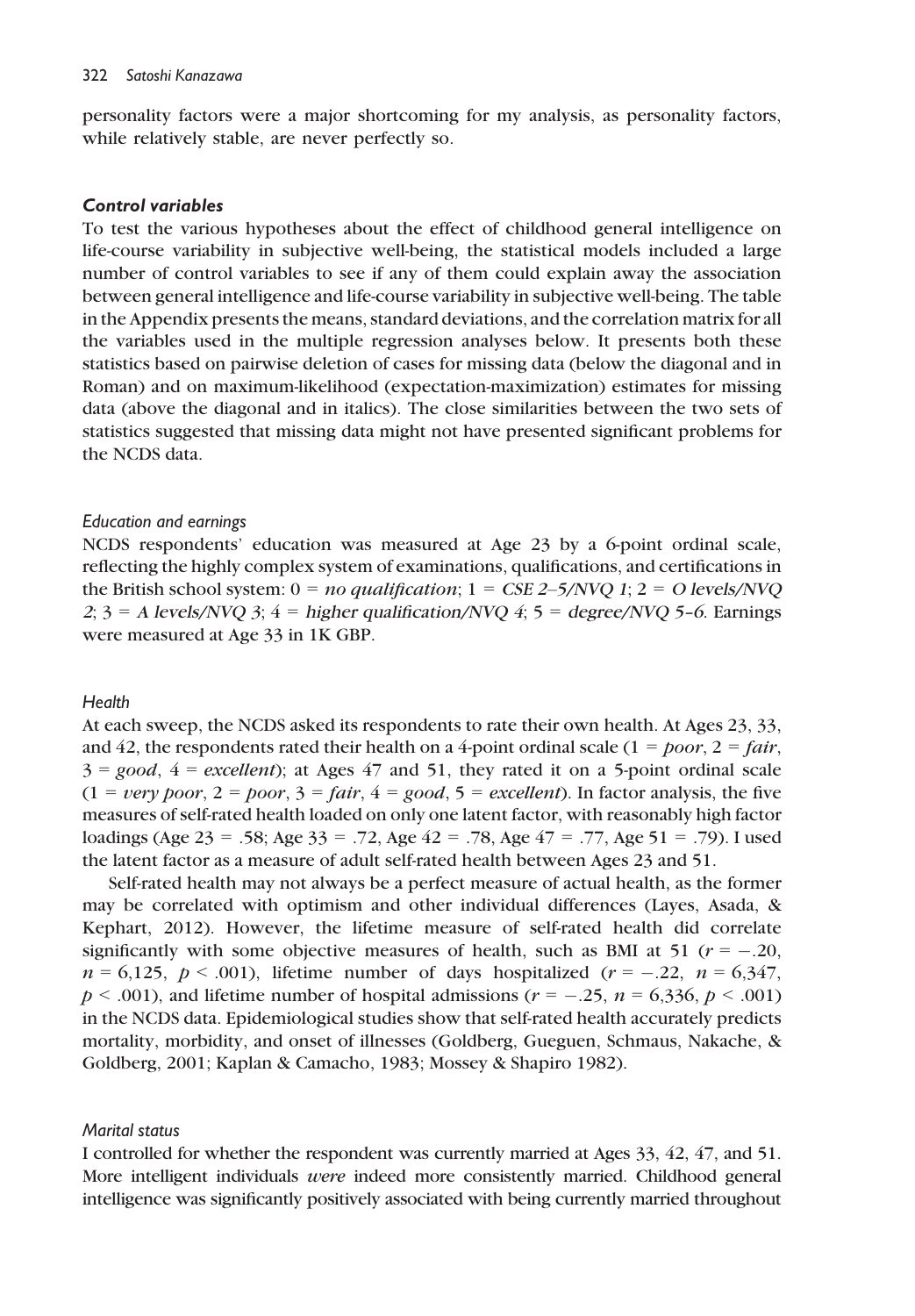adulthood (Age 33:  $r = .02$ ,  $p = .0508$ ,  $n = 6,486$ ; Age 42:  $r = .07$ ,  $p < .001$ ,  $n = 6,690$ ; Age 47:  $r = .08$ ,  $p < .001$ ,  $n = 5,725$ ; Age 51:  $r = .08$ ,  $p < .001$ ,  $n = 5,814$ ). Even though being currently married at these ages were positively correlated with each other, collinearity was not a problem at all; the largest VIF in the equation in Table 4 (associated with being currently married at Age 47) was 3.98 (O'Brien, 2007).

#### Mean subjective well-being

I controlled for the lifetime mean subjective well-being. Childhood general intelligence was significantly (although weakly) positively associated with lifetime mean subjective well-being (bivariate  $r = .08$ ,  $p < .001$ ,  $n = 4,488$ ), even net of sex, education, and earnings at 33 (partial  $r = .04$ ,  $p < .05$ ,  $n = 3,529$ ).

#### Ability to assess own subjective well-being

It was extremely difficult to measure a survey respondent's ability to assess own internal states like happiness, because I did not have access to the NCDS respondents' true level of life satisfaction. Just like every other user of survey data, I was at the mercy of the verbal responses they gave, and I had no way of assessing how accurate they were. However, there was an indirect means of measuring the accuracy of respondent's response.

At 33 and 42, NCDS asked its respondents to estimate how satisfied they would be with how their life has turned out in 10 years on the same 11-point scale. I was therefore able to compare their estimate for 43 with their actual response at 42, and their estimate for 52 with their actual response at 51. By taking the absolute value of the difference, I computed the degree of inaccuracy of their estimation. If less intelligent individuals are less able to assess their *current* level of happiness, then one would assume that they are even less able to assess its future level in 10 years.

As it turned out, childhood general intelligence was significantly and moderately negatively correlated with the degree of inaccuracy of prediction (Age 33:  $r = -.16$ ,  $p < .001$ ,  $n = 5,559$ ; Age 42:  $r = -.14$ ,  $p < .001$ ,  $n = 5,373$ ). So, more intelligent individuals indeed appeared to be slightly better able to predict their future level of happiness than less intelligent individuals. I used the prediction inaccuracies at 33 and 42 as proxy measures of the respondent's ability to assess their own current level of subjective well-being accurately.

The measures of prediction inaccuracy were admittedly very oblique and indirect indicators of respondents' concurrent ability to assess their own subjective well-being accurately. They might be subject to unforeseeable events, general misconceptions or illusions about future developments, different uses of Likert scales over time, and other potential factors unrelated to respondents' ability to assess their own current level of subjective well-being accurately. However, there seemed no reason to believe that these unobserved factors were significantly related to childhood general intelligence. Thus, such unobserved factors could only increase noise (random measurement errors) and were not expected to bias the estimates via systematic measurement errors. At any rate, as stated above, it was virtually impossible to get a direct and accurate measure of respondents' ability to assess their own true subjective well-being as the latter was entirely unobservable, and measures of prediction inaccuracy were the best available proxies for it in the NCDS data. Prediction inaccuracies at 33 and 42 also served to measure NCDS respondents' ability to control their personal lives and environments, and might be used to rule out this related explanation.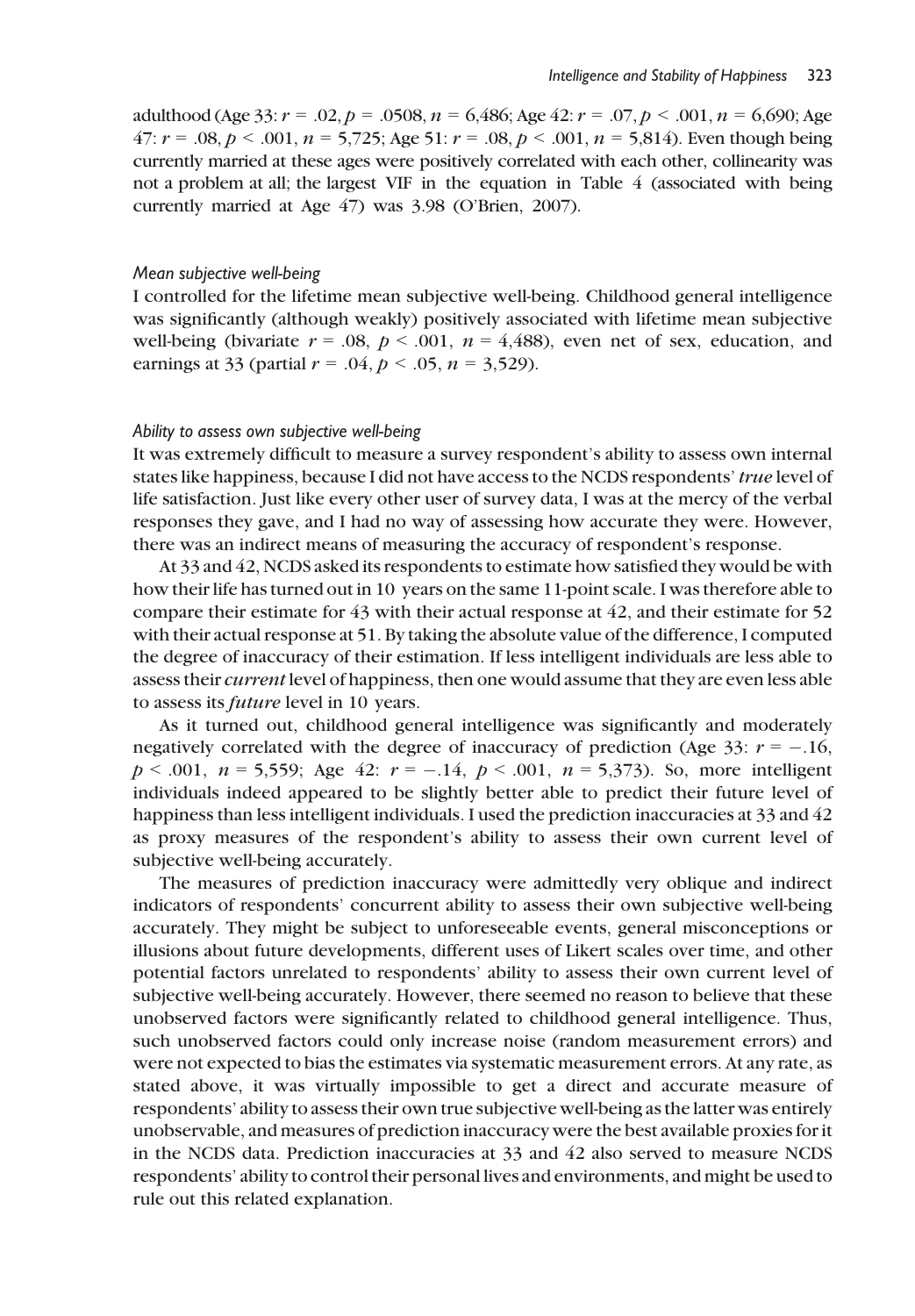#### Recall accuracy and honesty

Once again, as with the ability to assess own subjective well-being, it was difficult to measure recall accuracy and honesty of respondents, as I had no access to NCDS respondents' true level of happiness apart from their recorded responses. However, one unique feature of the NCDS data allowed me to estimate both the respondents' accuracy of recall (and their ability to appear consistent) and their level of honesty.

At 23 and 42, NCDS measured respondents' height via self-report; the respondents told the interviewer how tall they were. At 33, however, the interviewer measured the respondent's height objectively with 'a portable measuring equipment'. I assumed that most NCDS respondents had stopped growing by 23 and had attained their adult height. Then, by comparing their verbal responses at 23 and 42, I could estimate how accurately they recalled their responses or how consistent they were over 19 years. By comparing their verbal response at 42 with the objective measure at 33, I could estimate how honest they were in their survey responses. However, I acknowledge that potential motivations to manipulate or make errors in reports of height might be different from those in reports of subjective well-being.

As it turned out, more intelligent NCDS respondents were simultaneously more accurate in their recall and more honest in their responses. Childhood general intelligence was significantly negatively associated with both the measure of recall inaccuracy (the absolute value of the difference between their reported height at 42 and their reported height at 23:  $r = -.08$ ,  $p < .001$ ,  $n = 5.835$ ) and the measure of dishonesty (the absolute value of the difference between their reported height at 42 and their interviewer-measured height at 33:  $r = -.06, p < .001, n = 5,884$ . So, more intelligent individuals appeared to be both more accurate in their recall and more honest in their responses.<sup>3</sup> I entered the proxy measures of recall inaccuracy and dishonesty in the multiple regression equation.

As with the measures of respondents' ability to assess their own true levels of subjective well-being, these were very indirect and oblique measures of recall inaccuracy and dishonesty. In particular, it is important to note that, at each sweep, NCDS asked its respondents to state what they believed to be their current height and the respondents were not specifically reminded or instructed to be consistent between sweeps. However, as before, it was virtually impossible to measure recall inaccuracy or dishonesty in survey data, because I did not have access to respondents' true levels of subjective well-being at any sweep. Furthermore, I hasten to add that recall inaccuracy and dishonesty could increase life-course variability in subjective well-being only if inaccurate and/or dishonest respondents recorded their subjective well-being *randomly with respect to* true levels at each wave. If inaccurate and/or dishonest respondents consistently overestimated or underestimated their true levels of subjective well-being by the same margin, then their recall inaccuracy and dishonesty did not necessarily increase the measure of life-course variability in subjective well-being.

#### Sample attrition

As with any other longitudinal surveys, particularly ones that have been going on for more than half a century, sample attrition bias was a potential problem with the NCDS.

 $3$  There was other, more direct evidence that more intelligent individuals were more honest in their survey responses. In Wave IV of the National Longitudinal Study of Adolescent Health (Add Health), the interviewer first asked the respondents to report their height and weight, and then, later on the same day, objectively measured their height with a tape measure and their weight with a digital bathroom scale. Add Health respondents' childhood general intelligence, measured by Peabody Picture Vocabulary Test at Waves I and III, was significantly negatively correlated with the absolute value of the difference between self-report and interviewer-measured values both in height  $(r = -.08, p < .001, n = 11,915)$  and weight  $(r = -.08, p < .001, n = 11,697)$ .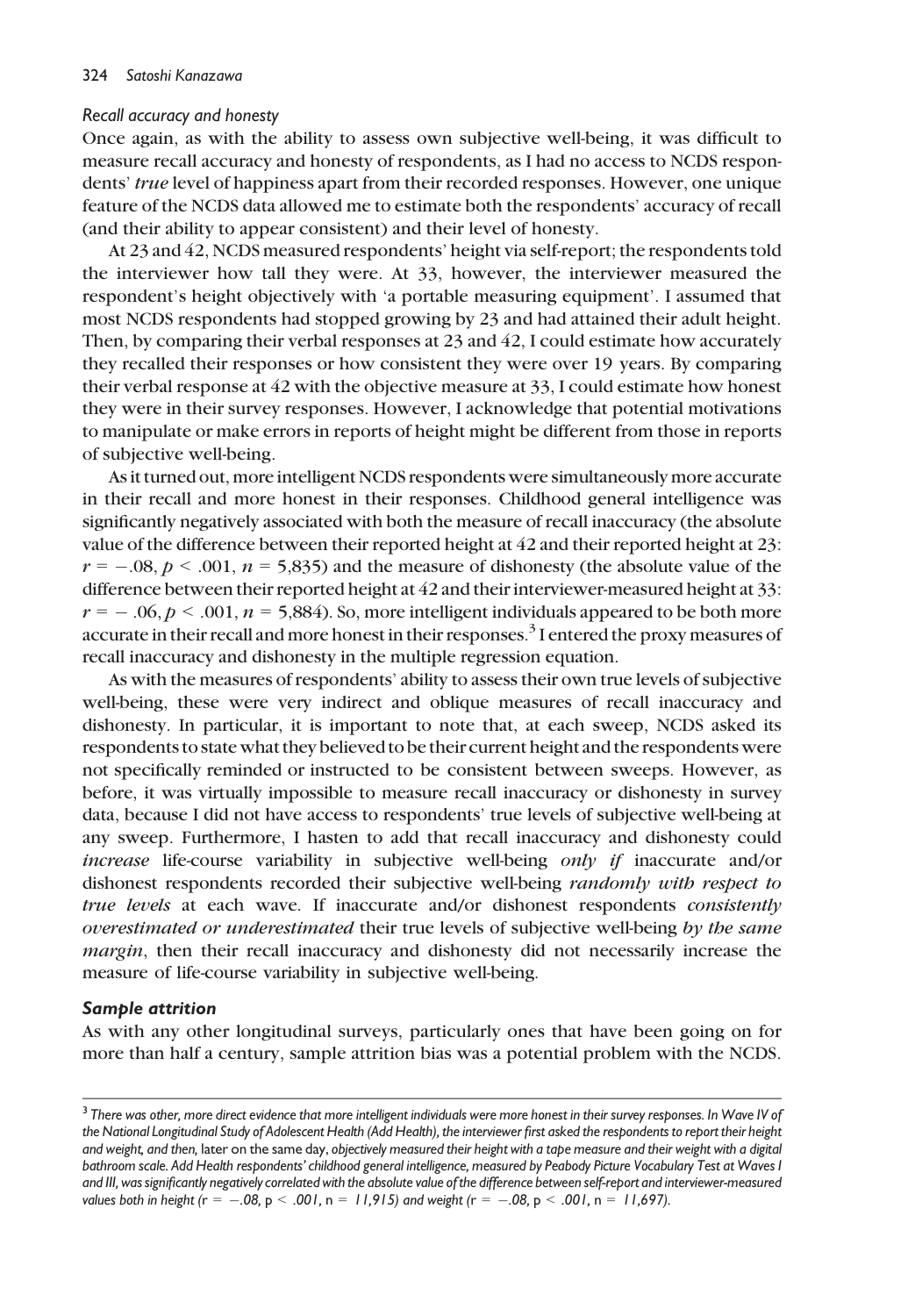Table 1 compares the full sample with the restricted sample that was used in the analysis in this paper, which essentially consisted of respondents who had participated in all eight sweeps over 50 years, on the four measures of subjective well-being and childhood IQ.

A comparison of the descriptive statistics from the two samples showed that, even though the restricted sample was smaller than the full sample, the mean, standard deviation, and skewness behaved in the same way in both samples. For example, in both samples, the mean subjective well-being decreased from 33 to 42, increased from 42 to 47, and again decreased from 47 to 51. Conversely, the standard deviation increased from 33

|                             |          | Full sample            |            |                 |  |  |  |  |
|-----------------------------|----------|------------------------|------------|-----------------|--|--|--|--|
|                             |          | Descriptive statistics |            |                 |  |  |  |  |
|                             | n        | Mean                   | SD         | <b>Skewness</b> |  |  |  |  |
| Subjective well-being at 33 | 10,629   | 7.42                   | 1.72       | $-1.03$         |  |  |  |  |
| Subjective well-being at 42 | 11,269   | 7.29                   | 1.92       | $-1.13$         |  |  |  |  |
| Subjective well-being at 47 | 9.510    | 7.57                   | 1.49       | $-1.14$         |  |  |  |  |
| Subjective well-being at 51 | 9.632    | 7.29                   | 1.85       | $-1.10$         |  |  |  |  |
| Childhood IQ                | 9,084    | 100.00                 | 15.00      | $-.28$          |  |  |  |  |
|                             |          | Correlation matrix     |            |                 |  |  |  |  |
|                             | SWB(a)33 | SWB@42                 | SWB@47     | SWB@51          |  |  |  |  |
| Subjective well-being at 33 |          |                        |            |                 |  |  |  |  |
| Subjective well-being at 42 | .42      |                        |            |                 |  |  |  |  |
| Subjective well-being at 47 | .39      | .46                    |            |                 |  |  |  |  |
| Subjective well-being at 51 | .38      | .43                    | .53        |                 |  |  |  |  |
| Childhood IO                | .06      | .07                    | .04<br>.08 |                 |  |  |  |  |
|                             |          | Restricted sample      |            |                 |  |  |  |  |
|                             |          | Descriptive statistics |            |                 |  |  |  |  |
|                             | n        | Mean                   | SD         | Skewness        |  |  |  |  |
| Subjective well-being at 33 | 6,958    | 7.52                   | 1.64       | $-1.07$         |  |  |  |  |
| Subjective well-being at 42 | 7,243    | 7.39                   | 1.81       | $-1.18$         |  |  |  |  |
| Subjective well-being at 47 | 7.273    | 7.63                   | 1.43       | $-1.62$         |  |  |  |  |
| Subjective well-being at 51 | 7.241    | 7.35                   | 1.80       | $-1.15$         |  |  |  |  |
| Childhood IQ                | 4,488    | 103.01                 | 13.78      | $-.31$          |  |  |  |  |
|                             |          | Correlation matrix     |            |                 |  |  |  |  |
|                             | SWB(a)33 | SWB@42                 | SWB@47     | SWB $@51$       |  |  |  |  |
| Subjective well-being at 33 |          |                        |            |                 |  |  |  |  |
| Subjective well-being at 42 | .42      |                        |            |                 |  |  |  |  |
| Subjective well-being at 47 | .39      | .46                    |            |                 |  |  |  |  |
| Subjective well-being at 51 | .38      | .44                    | .53        |                 |  |  |  |  |
| Childhood IO                | .06      | .07                    | .04        | .09             |  |  |  |  |

#### Table 1. Comparison of full and restricted samples

Note. All correlations are significant at  $p < .001$  (two-tailed), unadjusted for multiple comparisons.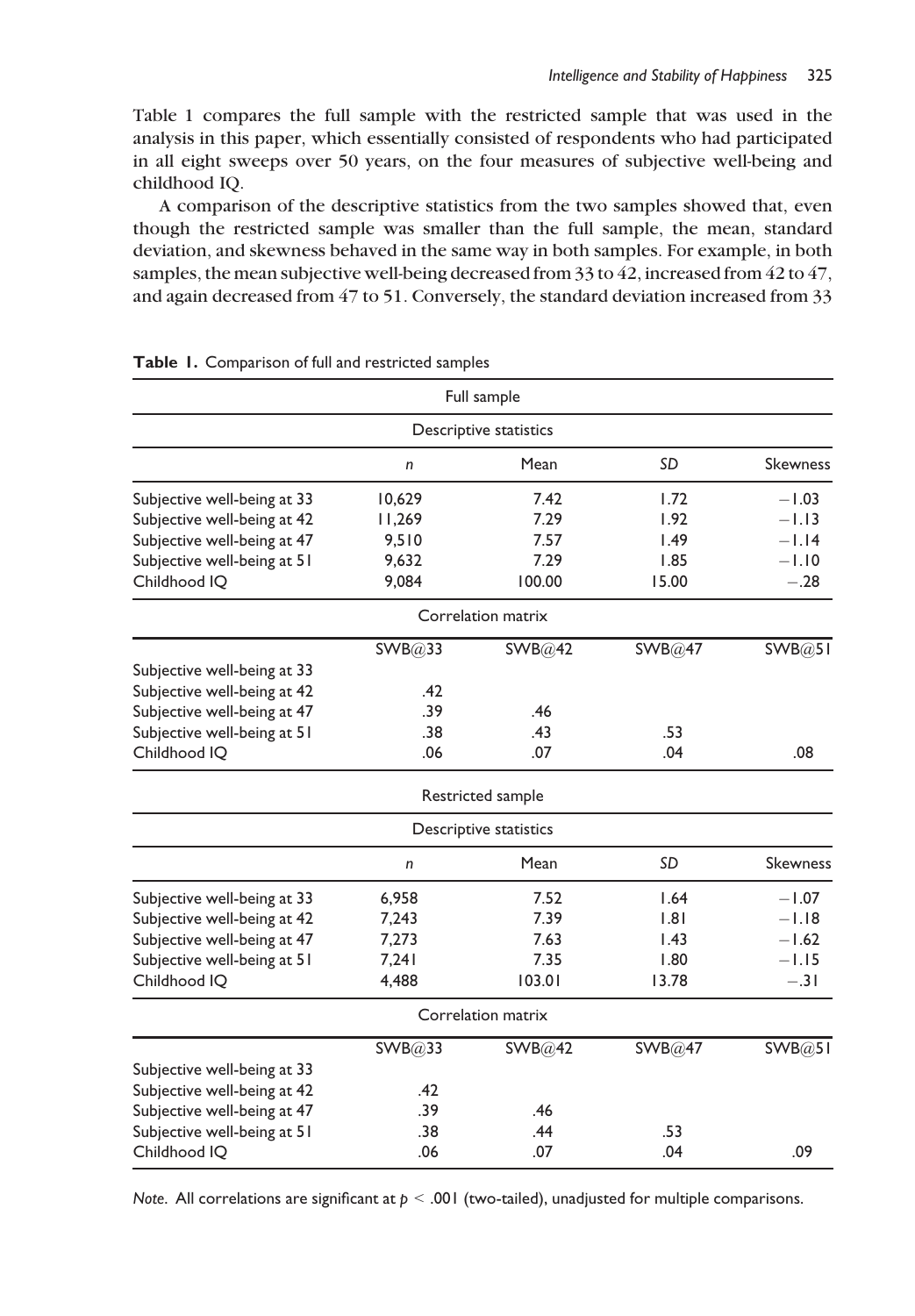to 42, decreased from 42 to 47, and again increased from 47 to 51. The magnitude of changes in both statistics between waves was similar in the two samples. However, consistent with earlier studies (Madhyastha, Hunt, Deary, Gale, & Dykiert, 2009), NCDS respondents who had participated in all waves were more intelligent than respondents in the full sample (103.01 vs. 100.00,  $t(9082) = 19.25, p \le .001$ ).

A comparison of the correlation matrices for the full and restricted samples further showed that the associations among the four measures of subjective well-being and childhood general intelligence were virtually identical in both samples. This suggested that sample attrition and the use of the restricted sample rather than the full sample might not have biased the estimate of the association between childhood general intelligence and the life-course variability in subjective well-being.

Nevertheless, sample attrition at each wave was not random. Those who were happier at one sweep were significantly more likely to participate in the subsequent sweep than those who were less happy (Sweep 5 vs. Sweep 6: 7.47 vs. 7.08,  $t(10627) = 7.85$ ,  $p < .001$ ; Sweep 6 vs. Sweep 7: 7.33 vs. 7.09,  $t(11267) = 5.45$ ,  $p < .001$ ; Sweep 7 vs. Sweep 8: 7.60 vs. 7.37,  $t(9508) = 4.88$ ,  $p < .001$ ). And those who were more intelligent at one sweep were significantly more likely to participate in the subsequent sweep than those who were less intelligent (Sweep 5 vs. Sweep 6: 101.62 vs. 97.11,  $t(6737) = 8.38$ ,  $p < .001$ ; Sweep 6 vs. Sweep 7: 102.22 vs. 96.05,  $t(6714) = 13.75, p < .001$ ; Sweep 7 vs. Sweep 8: 102.61 vs. 98.25,  $t(5734) = 7.47, p < .001$ .

And NCDS respondents who dropped out also appeared to be more variable in their subjective well-being over time than those who persisted in their survey participation. For example, respondents who participated in the first seven sweeps of NCDS but dropped out before Sweep 8 had significantly higher variance in subjective well-being at 33, 42, and 47 than those who continued to participate in Sweep 8 (1.98 vs. 1.58,  $t(8105) = 3.54$ ,  $p < .001$ ). Because respondents who dropped out of participation in NCDS at each sweep appeared to be simultaneously less intelligent and more variable in their subjective well-being, their inclusion would have further *strengthened* the negative association between childhood general intelligence and life-course variability in happiness, and thus my use of the restricted sample with attrition produced a conservative estimate of the association.

## Analytic strategy

I analysed the life-course variability in subjective well-being as well as in job and relationship satisfaction with OLS regression. More sophisticated techniques specifically designed for multi-wave longitudinal data like NCDS, such as the STARTS model (Kenny & Zautra, 2001) used by Lucas and Donnellan (2007), were not appropriate for my purposes of establishing an association between childhood general intelligence and life-course variability in happiness net of a large number of potential confounds. The STARTS model decomposes the longitudinal variation in individual subjective well-being into Stable Trait, AutoRegressive Trait, and State, the last of which must necessarily remain unexplained because it is indistinguishable from measurement errors. Other techniques like the growth curve models were not suitable because they analysed the mean levels rather than variabilities, and still others like the fixed-effects models were infeasible here because I used all four repeated measures of subjective well-being to construct one indicator of life-course variability. I used listwise deletion of cases for missing data. However, none of my substantive conclusions below changed if I instead used pairwise deletion.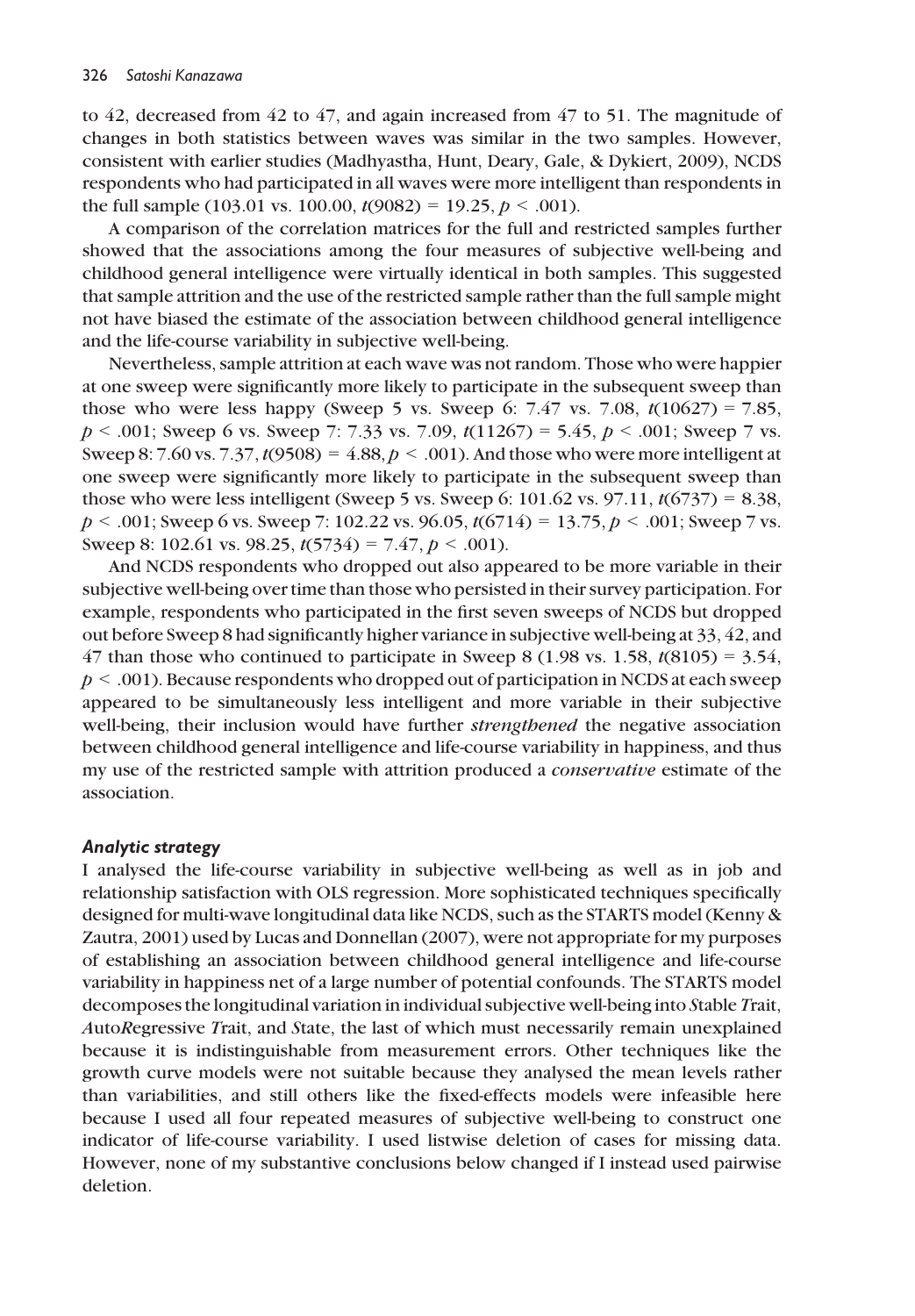## **Results**

#### Measures of subjective well-being, job and relationship satisfaction

As Table 2 shows, the five alternative measures of variability in happiness were all very highly correlated with each other. I therefore entered them in a factor analysis to compute a latent factor for variability. The procedure extracted only one factor, and all five measures loaded very heavily on it (factor loadings: variance = .94; maximum absolute difference  $= .94$ ; sum of absolute values of movements  $= .95$ ; sum of squared movements  $= .94$ ; coefficient of variation  $= .87$ ). I used the latent factor for the life-course variability in subjective well-being as the dependent variable in the subsequent analyses. However, all of my substantive conclusions below remained identical if I used any of the five constituent measures of variability.

I have similarly extracted a latent factor in life-course variability in job and relationship satisfaction via factor analysis from the five measures each of their variability. In both cases, the factor analysis extracted only one latent factor and all five measures loaded extremely heavily on it (job satisfaction: variance  $= .94$ ; maximum absolute difference  $= .97$ ; sum of absolute values of movements  $= .92$ ; sum of squared movements = .93; coefficient of variation = .94; relationship satisfaction: variance = .96; maximum absolute difference  $= .98$ ; sum of absolute movements  $= .95$ ; sum of squared movements = .95; coefficient of variation = .94).

Figure 1 presents the distribution of the NCDS respondents by their raw score on the second constituent measure of variability in subjective well-being (maximum absolute difference). The figure largely confirmed the earlier findings that most individuals' levels of happiness were very stable. It showed that 8.6% of the respondents maintained exactly the same level of happiness in four survey sweeps over 18 years from Ages 33 to 51. Nearly 70% (68.9%) remained within 2 points on a 11-point scale. The absolute-agreement intraclass correlation coefficient for the measure of subjective well-being at 33, 42, 47, and 51 was .75 (two-way mixed effects model, average measures).

#### The relationship between the mean and the variability

The mean of the mean life satisfaction scores from Ages 33, 42, 47, and 51 was 7.47, with a standard deviation of 1.27. The NCDS data therefore largely confirmed Diener and Diener's (1996) observation that 'most people are happy'. The correlation between the mean and the variability was significantly negative ( $r = -.46$ ,  $p < .001$ ,  $n = 7,276$ ), eerily similar in magnitude to the same correlation from the German Socio-Economic Panel  $(r = -.47, p < .05, n = 3,608$ ; (Fujita & Diener, 2005, p. 160). Happier individuals were more stable in their level of happiness over 18 years than less happy individuals.

|                                                            | (2) | (3)  | (4)  | (5) |
|------------------------------------------------------------|-----|------|------|-----|
| (1) Variance                                               | .90 | ا 8. | .90  | .74 |
| (2) Absolute difference                                    |     | .89  | ا 8. | .76 |
| (3) Sum of changes                                         |     |      | .89  | .80 |
| (4) Sum of squared changes<br>(5) Coefficient of variation |     |      |      | .78 |

Table 2. Correlation matrix for the five measures of life-course variability of subjective well-being

Note. All correlations are significant at  $p < .001$  (two-tailed), unadjusted for multiple comparisons.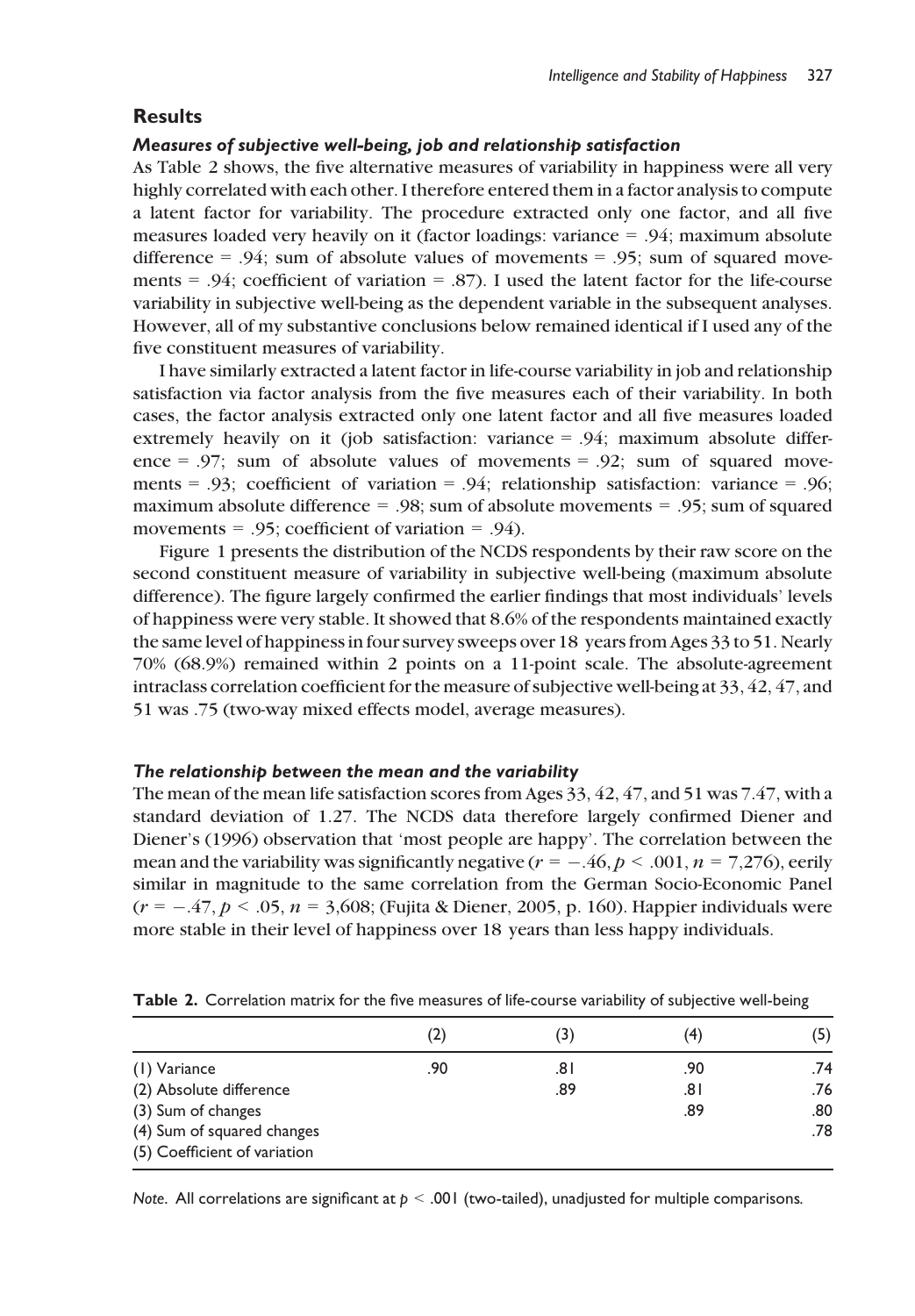

**Figure 1.** Frequency distribution of lifetime variability in subjective well-being (maximum absolute difference).

Now the measure of life-course variability constructed above via factor analysis used the coefficient of variation as one of the five indicators, and the coefficient of variation is a ratio of the standard deviation to the mean. So the measure of life-course variability was not entirely independent of the mean. This, however, was not the reason for the significant negative correlation. When I constructed another measure of life-course variability of life satisfaction only with the other four indicators of variability, none of which contained the mean, the correlation still remained about the same  $(r = -.42)$ ,  $p < .001$ ,  $n = 7,281$ ),

Even though most people were happy, with their mean life satisfaction score near the top of the scale, the negative correlation between the mean and the variability was not a consequence of the ceiling effect, where those in the extreme high end of the scale did not have much room to move up. When I limited the sample to those whose mean life satisfaction score was 9.0 or lower, the correlation was still significantly negative  $(r = -.45, p < .001, n = 6,789)$ . The same was true when I further restricted the sample to those whose mean was 8.0 or lower ( $r = -.43$ ,  $p < .001$ ,  $n = 5,023$ ), 7.0 or lower  $(r = -.28, p < .001, n = 2,414)$  or 6.0 or lower  $(r = -.18, p < .001, n = 1,026)$ . This was exactly what Fujita and Diener (2005) found with their German data.

It therefore appeared the negative correlation between the mean and the variability of life satisfaction was robust. Happier individuals were more stable in their happiness over time; less happy individuals were more variable in their happiness over time.

#### Multiple regression analyses

Life-course variability in life satisfaction was significantly negatively correlated with childhood general intelligence  $(r = -20, p < .001, n = 4,484)$ , as well as all Big Five personality factors except for Agreeableness (Openness:  $r = -.05$ ,  $p < .001$ ,  $n = 6,470$ ; Conscientiousness:  $r = -.08$ ,  $p < .001$ ,  $n = 6,447$ ; Extraversion:  $r = -.06$ ,  $p < .001$ ,  $n = 6,531$ ; Agreeableness:  $r = .02$ ,  $p = .090$ ,  $n = 6,517$ ; Emotional stability:  $r = -.17$ ,  $p < .001$ ,  $n = 6,509$ ). This was contrary to the earlier finding by Eid and Diener (1999,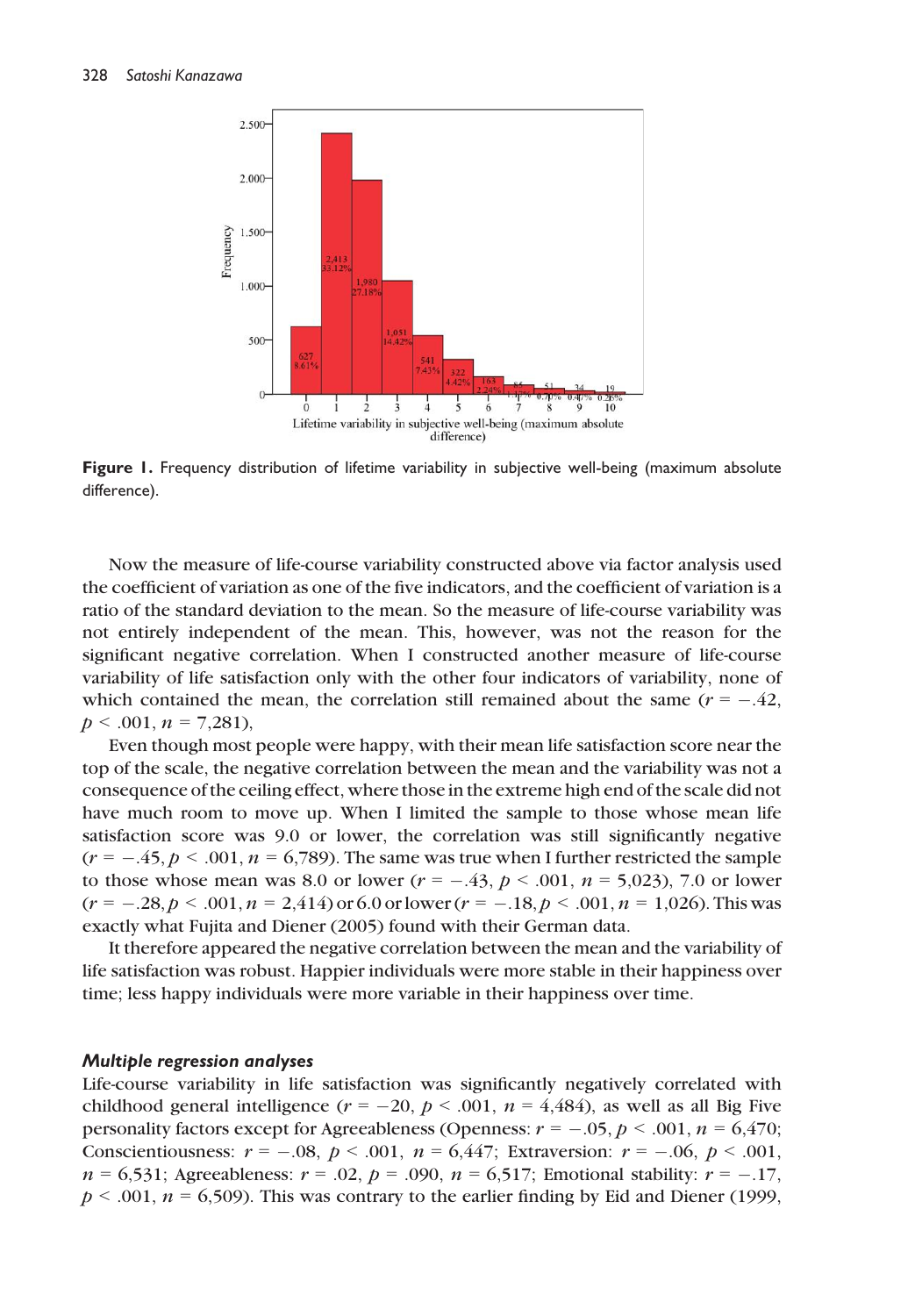|                        | (1)<br>Subjective well-being | (2)<br>Job satisfaction | (3)<br>Relationship satisfaction |
|------------------------|------------------------------|-------------------------|----------------------------------|
| Childhood intelligence | $-.02***$                    | $-.01**$                | $-.01***$                        |
|                        | (.00)                        | (.00)                   | (.00)                            |
|                        | $-.20$                       | $-.06$                  | $-.11$                           |
| Sex (Male = $1$ )      | $-.15***$                    | $.08*$                  | $-.03$                           |
|                        | (.04)                        | (.04)                   | (.04)                            |
|                        | $-.07$                       | .04                     | $-.02$                           |
| <b>Big Five</b>        |                              |                         |                                  |
| Openness               | $.01*$                       | $.01***$                | .00                              |
|                        | (.00)                        | (.00)                   | (.00)                            |
|                        | .04                          | .07                     | .00                              |
| Conscientiousness      | $-.01***$                    | $-.01**$                | .00                              |
|                        | (.00)                        | (.00)                   | (.00)                            |
|                        | $-.06$                       | $-.06$                  | .02                              |
| Extraversion           | $-.00$                       | $-.00$                  | .01                              |
|                        | (.00)                        | (.00)                   | (.00)                            |
|                        | $-.02$                       | $-.02$                  | .04                              |
| Agreeableness          | $-.00$                       | .00                     | $-.01$                           |
|                        | (.00)                        | (.00)                   | (.00)                            |
|                        | $-.01$                       | .00                     | $-.04$                           |
| Emotional stability    | $-.02***$                    | $-.02***$               | $-.01**$                         |
|                        | (.00)                        | (.00)                   | (.00)                            |
|                        | $-.12$                       | $-.11$                  | $-.05$                           |
| Constant               | 2.37                         | .88                     | 1.08                             |
|                        | (.18)                        | (.20)                   | (.20)                            |
| $R^2$                  | .07                          | .02                     | .02                              |
| Number of cases        | 3,780                        | 3,369                   | 3,370                            |

Table 3. Correlates of life-course variability in relationship satisfaction and job satisfaction

Note. Main entries are unstandardized regression coefficients.

Entries in parentheses are standard errors.

Entries in italics are standardized regression coefficients.

 $*_p$  < .05;  $*_p$  < .01;  $*_p$  < .001 (two-tailed), unadjusted for multiple comparisons.

p. 670; table 5), who found that the standard deviation in happiness was not significantly correlated with any of the Big Five personality factors.

Table 3, Column 1, presents the results of OLS multiple regression analysis, regressing the life-course variability in life satisfaction on childhood intelligence, sex  $(0 =$  female; 1 = male), and the Big Five personality factors. It shows that more intelligent individuals were significantly more stable in their life satisfaction over 18 years. Similarly, men were significantly more stable in their life satisfaction than women. Among the Big Five personality factors, Openness, Conscientiousness, and Emotional stability were significantly associated with life-course variability in life satisfaction. Net of other variables in the equation, more open individuals were more variable, whereas more conscientious and more emotionally stable individuals were less variable, in their life satisfaction. A comparison of the standardized regression coefficients in Table 3, Column 1, suggested that childhood general intelligence was the strongest predictor of life-course variability in life satisfaction from Ages 33 to 51.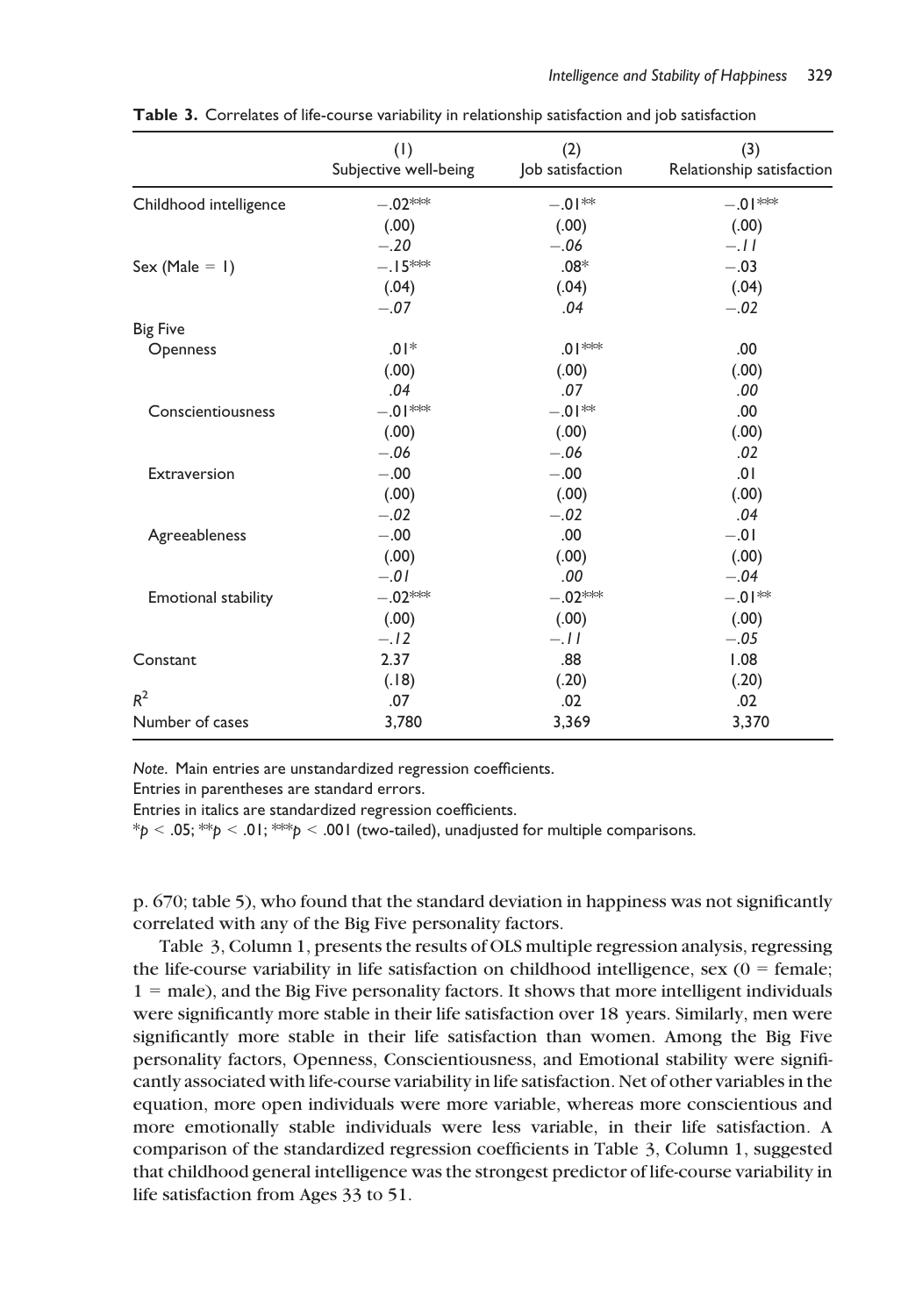

Figure 2. Bivariate association between childhood general intelligence and lifetime variability in subjective well-being.

One possible objection to this conclusion is that childhood general intelligence, constructed via factor analysis from 11 different cognitive tests administered at three different ages, was measured more precisely than Big Five personality factors, measured via 10 questions per factor at one point in time at 51. In general, the reliability of measures of intelligence is greater than that of personality measures. To address this criticism, I entered the raw score from each of the 11 individual IQ tests one at a time in lieu of the childhood general intelligence factor. These additional analyses showed that six of the seven IQ tests administered at 11 and 16 (all except for Copying Designs at 11) were still more strongly associated with the life-course variability in subjective well-being than any of the Big Five personality factors. Therefore, the conclusion did not appear to be an artefact of the more precise measurement of intelligence.

Figure 2 presents the bivariate association between childhood general intelligence (categorized into five 'cognitive classes') and the life-course variability of life satisfaction (which had a mean of 0 and a standard deviation of 1). It shows that there was a very strong and monotonically negative association between childhood general intelligence and the life-course variability in life satisfaction. The two extreme categories of childhood general intelligence – those with IQs below 75 and those with IQs above 125 – were separated by nearly one full standard deviation in the life-course variability in life satisfaction.

#### Similarities with job and relationship satisfaction

Table 3, Columns 2 and 3, presents the results of multiple regression analyses for the life-course variabilities in job satisfaction and relationship satisfaction. They show that childhood general intelligence was negatively associated with the life-course variability in both, as it was with subjective well-being. This was remarkable in that, with the sole exception of Emotional stability, no other variable included in the equation had a comparable association with both. Men were more variable in their job satisfaction, but not in relationship satisfaction; Openness was positively, and Conscientiousness negatively, associated with the variability in job satisfaction, but neither was significantly associated with variability in relationship satisfaction. Only childhood general intelligence and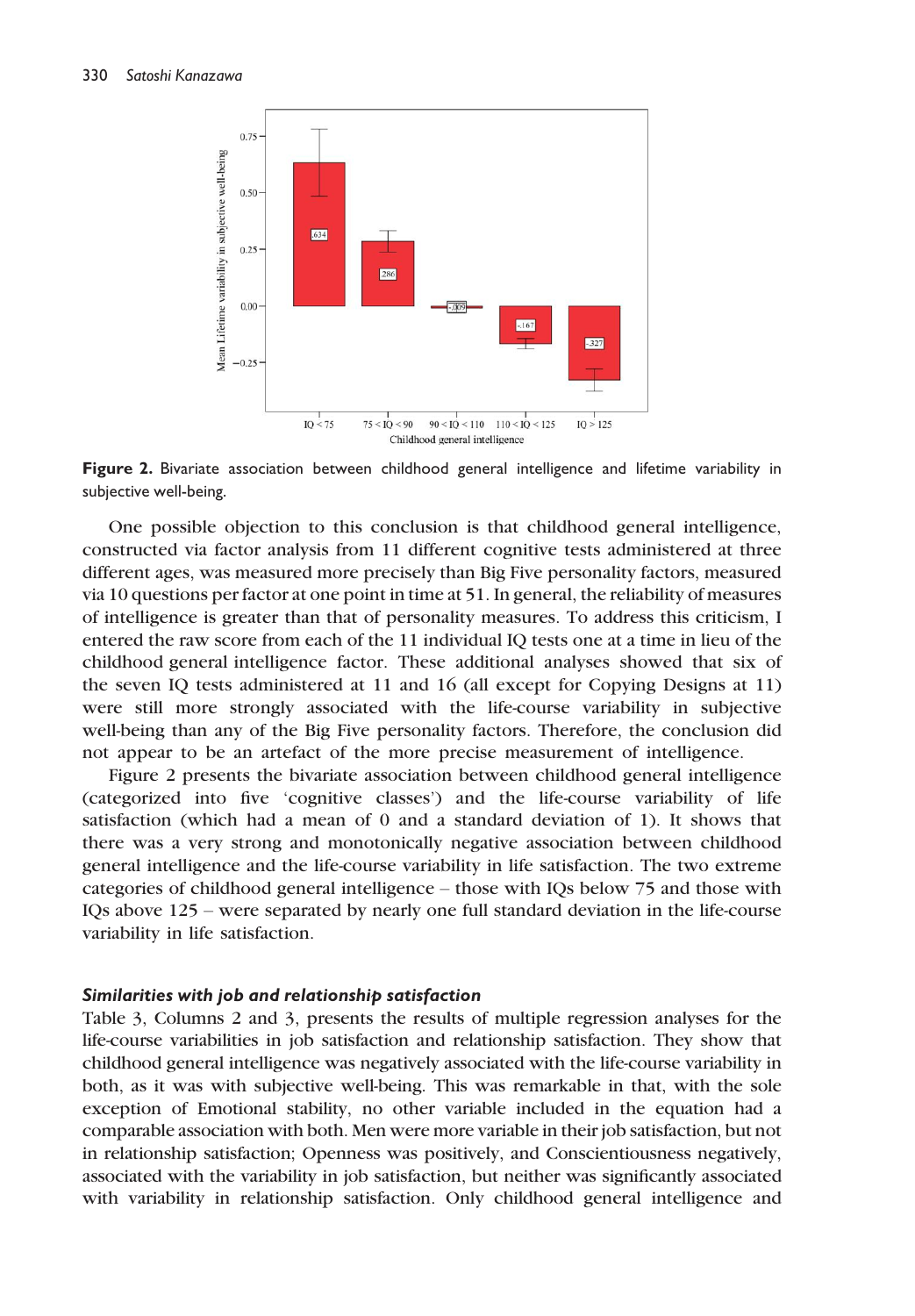| Childhood intelligence     | $-.01***$    |
|----------------------------|--------------|
|                            | (.00)        |
|                            | $-.08$       |
| Sex (Male = $1$ )          | $-.10**$     |
|                            | (.03)        |
|                            | $-.05$       |
| <b>Big Five</b>            |              |
| Openness                   | $-.00$       |
|                            | (.00)        |
|                            | $-.02$       |
| Conscientiousness          | $-.00$       |
|                            | (.00)        |
|                            | $-.00$       |
| Extraversion               | .00          |
|                            | (.00)        |
|                            | .03          |
| Agreeableness              | .00          |
|                            | (.00)        |
|                            | .01          |
| Emotional stability        | .00          |
|                            | (.00)<br>.01 |
| Control variables          |              |
| Education                  | .01          |
|                            | (.01)        |
|                            | .01          |
| Earnings at 33             | $-.00$       |
|                            | (.00)        |
|                            | $-.01$       |
| Self-rated health          | $.04*$       |
|                            | (.02)        |
|                            | .04          |
| Currently married at 33    | $-.10**$     |
|                            | (.04)        |
|                            | $-.05$       |
| Currently married at 42    | .00          |
|                            | (.05)        |
|                            | .00          |
| Currently married at 47    | .11          |
|                            | (.06)        |
|                            | .05          |
| Currently married at 51    | $-.02$       |
|                            | (.05)        |
|                            | $-0.01$      |
| Mean subjective well-being | $-.13***$    |
|                            | (.02)        |
|                            | $-.16*$      |
| Prediction error at 33     | (.01)        |
|                            | .43          |

|                  | Table 4. Correlates of life-course variability in subjective well-being, net of all the control variables |  |  |  |  |
|------------------|-----------------------------------------------------------------------------------------------------------|--|--|--|--|
| entered en masse |                                                                                                           |  |  |  |  |

**Continued**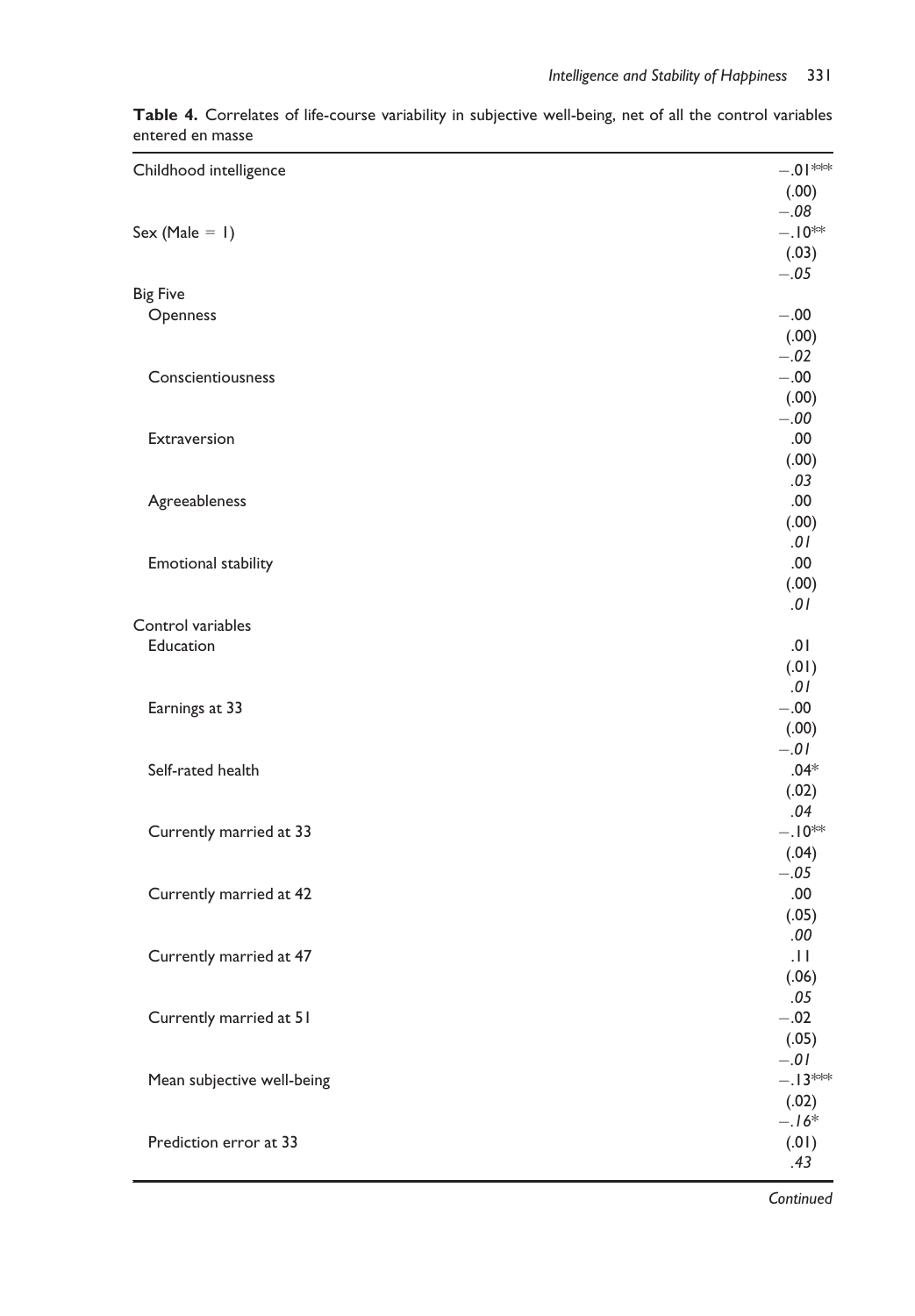Table 4 (Continued)

| Prediction error at 42 | .20 <sup>***</sup> |
|------------------------|--------------------|
|                        | (.01)              |
|                        | .30                |
| Recall inaccuracy      | .01                |
|                        | (.01)              |
|                        | .03                |
| Dishonesty             | .00                |
|                        | (.01)              |
|                        | $-.00$             |
| Constant               | .82                |
|                        | (.21)              |
| $R^2$                  | .49                |
| Number of cases        | 2,559              |
|                        |                    |

Note. Main entries are unstandardized regression coefficients.

Entries in parentheses are standard errors.

Entries in italics are standardized regression coefficients.

 $*$ p < .05;  $*$  $\cancel{\ }$ p < .01;  $*$  $\cancel{\ }$ p < .001 (two-tailed), unadjusted for multiple comparisons.

Emotional stability were consistently negatively associated with the life-course variability in job satisfaction and relationship satisfaction as well as in subjective well-being.

#### Tests of hypotheses

Table 4 presents the results of the multiple regression analysis with all of the control variables discussed above, as well as childhood general intelligence, sex, and Big Five personality factors, as predictors of life-course variability in subjective well-being. The regression model presented in Table 4 simultaneously tested all the hypotheses regarding the negative association between childhood general intelligence and life-course variability in subjective well-being. It shows that, even net of education, earnings at 33, lifetime measure of self-rated health, whether currently married at 33, 42, 47, and 51, lifetime mean subjective well-being, prediction errors at 33 and 42, and measures of recall inaccuracy and dishonesty, as well as sex and Big Five personality factors, childhood general intelligence was significantly negatively associated with life-course variability in subjective well-being ( $b = -.01, p < .001$ , standardized coefficient = -.08).

With the additional control variables, *none* of the Big Five personality factors was now significantly associated with life-course variability in subjective well-being. Curiously, the lifetime measure of self-rated health was positively associated with life-course variability in subjective well-being; healthier individuals were *more* variable in their subjective well-being over 18 years. However, this was an artefact of the fact that lifetime mean subjective well-being was included in the equation.When itwas excluded, lifetime self-rated healthwas no longer significantly associated with the life-course variability in subjective well-being.

As expected, being married at 33 (although not at other ages) and mean subjective well-being were both significantly negatively associated with life-course variability in subjective well-being. Both prediction errors at 33 and 42 were significantly and very strongly positively associated with life-course variability in subjective well-being. No other variables included in the multiple regression equation presented in Table 4 were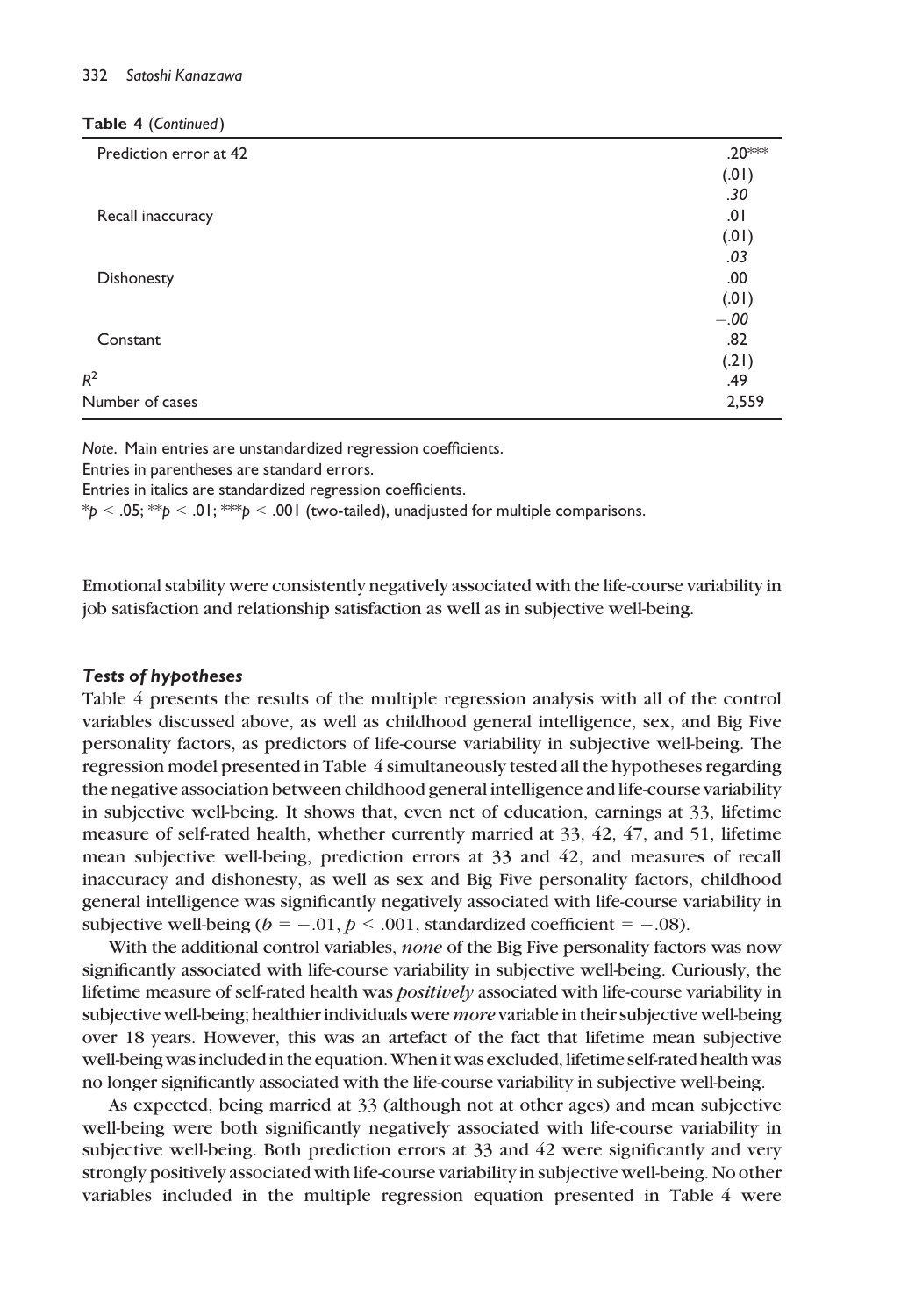significantly associated with the dependent variable. A comparison of standardized regression coefficients suggested that, apart from mean subjective well-being and prediction errors at 33 and 42, childhood general intelligence was most strongly associated with life-course variability, although its association was quite small. All the variables included in the equation together explained nearly half the variance in life-course variability in subjective well-being  $(R^2 = .49)$ .

Simultaneous mediation analysis, treating all the variables in the multiple regression model presented in Table 4 as potential mediators, showed that self-rated health, mean subjective well-being, prediction error at 33, and prediction error at 42 all partially mediated the effect of childhood general intelligence on life-course variability in subjective well-being (standardized partial effect of childhood general intelligence on the mediator: self-rated health = .13,  $p < .001$ ; mean subjective well-being =  $-07$ ,  $p < .001$ ; prediction error at  $33 = -.10$ ,  $p < .001$ ; prediction error at  $42 = -.07$ ,  $p < .01$ ). Technically, sex also met the formal criterion for partial mediation, but it would be unreasonable to posit that childhood general intelligence affected respondent's sex.

#### **Discussion**

#### Limitations of the current study

A major limitation of the current study was that three of the measures used to rule out potential explanations for the negative association between childhood general intelligence and the life-course variability in subjective well-being were very indirect and oblique. In order directly to measure respondents' ability to assess their own true levels of happiness, their recall accuracy, and their dishonesty, I would have needed direct access to their true levels of subjective well-being apart from their verbal responses to the survey questions. Just like any other user of survey data, I did not have such access, and I was at the mercy of the recorded verbal responses of the respondents. As a result, I was forced to employ proxy measures from what information was available in the data. I used the inaccuracies of predictions of future levels of subjective well-being as proxies for respondents' concurrent ability to assess their true level of happiness, the discrepancy in their self-reported height at 23 and 42 as a proxy for their recall accuracy, and the discrepancy between their self-reported height at 42 and interviewer-measured height at 33 as a proxy for their dishonesty. Admittedly, all of these proxies were oblique and indirect at best, and my ability to rule out the associated alternative explanations was correspondingly compromised. It was simply the best I could do with the current survey data. Appropriate caution is necessary in interpreting the conclusion regarding the associated explanations.

Another limitation of the study was that respondents' subjective well-being in the NCDS was measured in each sweep with only one 11-point Likert scale. In many sweeps, however, the NCDS also measured respondents' job satisfaction and relationship satisfaction, two of the major components of global life satisfaction. As the results presented in Table 3 show, while different factors affected variability in subjective well-being, job satisfaction, and relationship satisfaction, childhood general intelligence (and Emotional stability) were negatively associated with all three.

Yet another limitation of the study was that the measures of the Big Five personality factors were taken only once, at the very last sweep available (at 51). The relative strength of the association with the life-course stability of subjective well-being between childhood general intelligence and Big Five personality factors (presented in Table 3) might well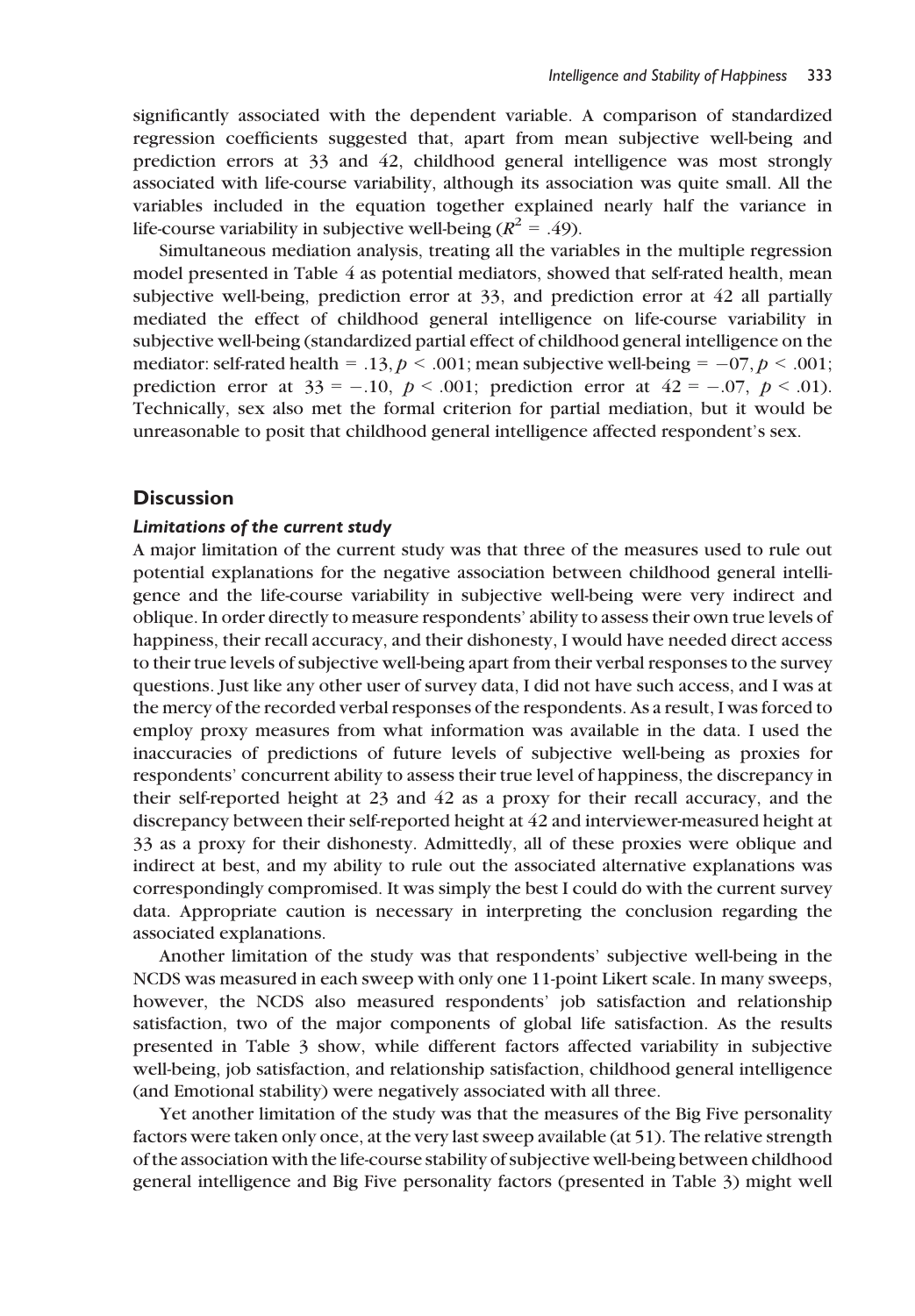have been different had Big Five personality factors been measured multiple times over time, as childhood general intelligence was.

Given these limitations of the study, extreme caution is necessary in interpreting the results of the current study, especially as the statistically significant association between childhood general intelligence and life-course variability in subjective well-being was relatively small and could well have been produced by unmeasured factors. The findings of the current study may be limited to the particular sample, the particular birth cohort (born in 1958), or the particular location (in the United Kingdom). Further research, with much more precise and repeated measures of the Big Five personality factors and from different birth cohorts and geographical locations, will be necessary to replicate the current findings.

#### Summary

The life-course variability of subjective well-being – how stable their happiness was over the life course – was negatively associated with its mean; happier individuals were more stable in their happiness. Men were significantly more stable in their happiness than women. The life-course variability was negatively associated with childhood general intelligence and all Big Five personality factors, except for Agreeableness. In a multiple regression analysis, childhood general intelligence emerged as the strongest predictor of the life-course variability of happiness. More intelligent children on average tended to grow up to be more stable in their subjective well-being throughout adulthood.

But why were more intelligent individuals more stable in their happiness than less intelligent individuals? The available data allowed me tentatively to test and provisionally rule out several hypotheses. The analyses presented above appeared to suggest that it was not because they were more educated and made more money (even though they were more educated and did make more money); it was not because they were healthier (even though they were); it was not because they were more stable in their marital status (even though they were); it was not because they were happier (even though they were); it was not because they were better able to assess their own level of happiness more accurately (even though they were better able to predict their level of happiness in the future); and it was not because they were better able to recall their previous responses to the same question or because they were more honest in their survey responses (even though they were both). The available evidence presented above seemed to suggest that these might not have been entirely the reasons that more intelligent individuals were more stable in their life satisfaction over the life course; however, I did not know what was. Why more intelligent children might have grown up to be more stable in their happiness in their adulthood remained a mystery.

#### Acknowledgements

I thank Jay Belsky, David de Meza, Paul Dolan, Jeremy Freese, Bruno S. Frey, Daniel T. Gilbert, Sonja Lyubomirsky, Daniel K. Mroczek, Shigehiro Oishi, Andrew Oswald, Nando Pelusi, Diane J. Reyniers, and Valerie Reyna for their comments on earlier drafts.

#### References

Ali, A., Ambler, G., Strydom, A., Rai, D., Cooper, C., McManus, S.,… Hassiotis, A. (2013). The relationship between happiness and intelligent quotient: The contribution of socio-economic and clinical factors. Psychological Medicine, 43, 1303–1312. doi:10.1017/S0033291712002139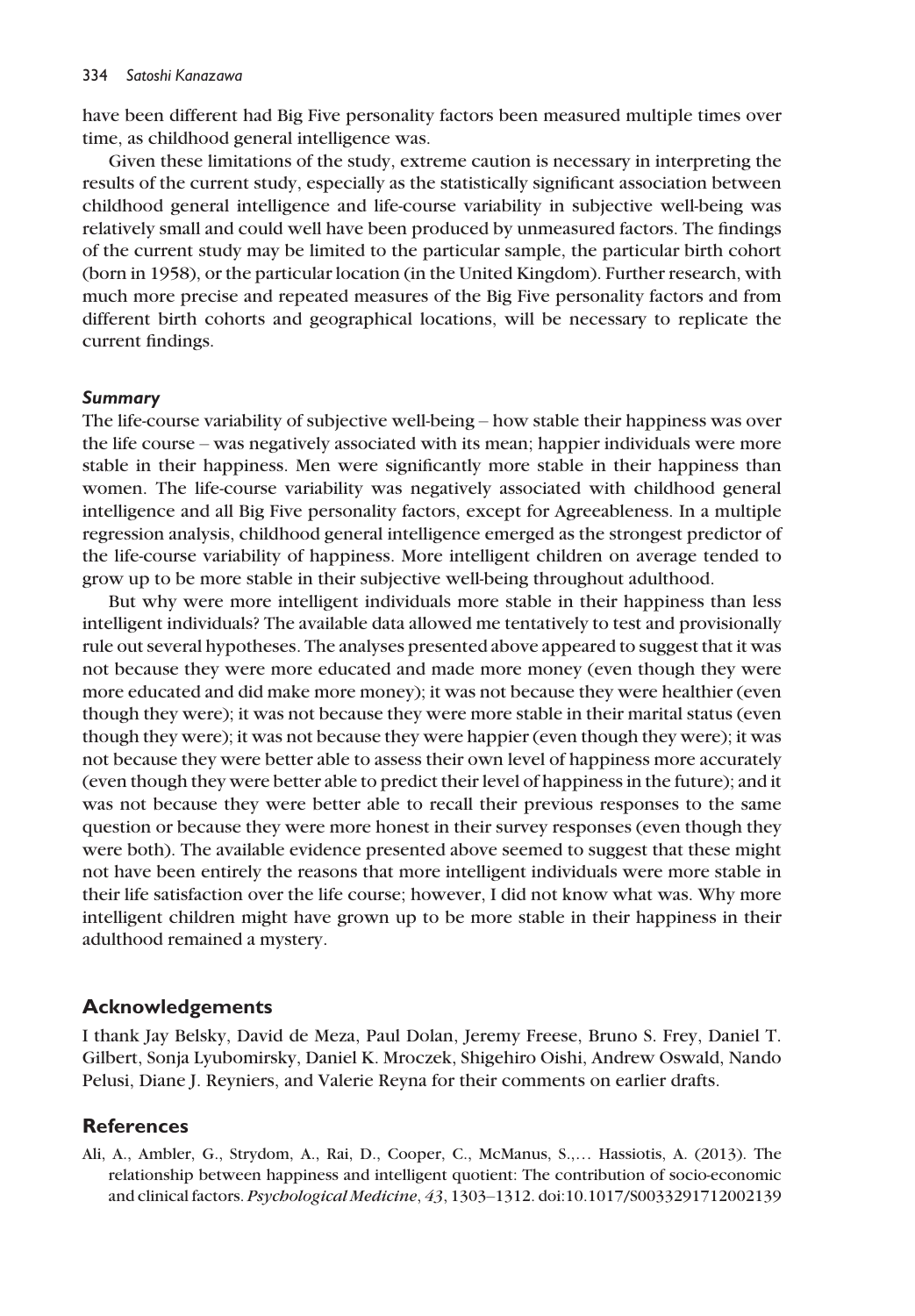- Baird, B. M., Lucas, R. E., & Donnellan, M. B. (2010). Life satisfaction across the lifespan: Findings from two nationally representative panel studies. Social Indicators Research, 99, 183–203. doi:10.1007/s11205-010-9584-9
- Batty, G. D., Deary, I. J., & Gottfredson, L. S. (2007). Premorbid (early life) IQ and later mortality risk: Systematic review. Annals of Epidemiology, 17, 278–288. doi:10.1016/j.annepidem.2006. 07.010
- Brown, W. W., & Reynolds, M. O. (1975). A model of IQ, occupation, and earnings. American Economic Review, 65, 1002–1006.
- Diener, E., & Diener, C. (1996). Most people are happy. Psychological Science, 7, 181–185.doi:10. 1111/j.1467-9280.1996.tb00354.x
- Diener, E., Diener, M., & Diener, C. (1995). Factors predicting the subjective well-being of nations. Journal of Personality and Social Psychology, 69, 851–864. doi:10.1037//0022-3514.69.5.851
- Dolan, P., Peasgood, T., & White, M. (2008). Do we really know what makes us happy? A review of the economic literature on the factors associated with subjective well-being. Journal of Economic Psychology, 29, 94–122. doi:10.1016/j.joep.2007.09.001
- Eid, M., & Diener, E. (1999). Intraindividual variability in affect: Reliability, validity, and personality correlates.Journal of Personality and Social Psychology, 76, 62–676. doi:10.1037//0022-3514. 76.4.662
- Ferriss, A. L. (2002). Religion and the quality of life. Journal of Happiness Studies, 3, 199–215.
- Fujita, F., & Diener, E. (2005). Life satisfaction set point: Stability and change. Journal of Personality and Social Psychology, 88, 158–164. doi:10.1037/0022-3514.88.1.158
- Goldberg, L. R. (1992). The development of markers for the Big-Five factor structure. Psychological Assessment, 4, 26–42.
- Goldberg, P., Gueguen, A., Schmaus, A., Nakache, J. P., & Goldberg, M. (2001). Longitudinal study of associations between perceived health status and self reported diseases in the French Gazel cohort. Journal of Epidemiology and Community Health, 55, 233–238. doi:10.1136/jech.55.4.233
- Gottfredson, L. S., & Deary, I. J. (2004). Intelligence predicts health and longevity, but why? Current Directions in Psychological Science, 13, 1–4. doi:10.1111/j.0963-7214.2004.01301001.x
- Haring-Hidore, M., Stock, W. A., Okun, M. A., & Witter, R. A. (1985). Marital status and subjective well-being: A research synthesis. Journal of Marriage and the Family, 47, 947–953. doi:10. 2307/352338
- Holley, P., Yabiku, S., & Benin, M. (2006). The relationship between intelligence and divorce. Journal of Family Issues, 27, 1723–1748. doi:10.1177/0192513X06291887
- Isaacowitz, D. M., & Smith, J. (2003). Positive and negative affect in very old age. Journal of Gerontology: Psychological Sciences, 58B, 143–152.
- Kanazawa, S. (2006). Mind the gap … in intelligence: Reexamining the relationship between inequality and health. British Journal of Health Psychology, 11, 623–642. doi:10.1348/ 135910705X69842
- Kaplan, G., & Camacho, T. (1983). Perceived health and mortality: A nine-year follow-up of the human population laboratory cohort. American Journal of Epidemiology, 117, 292–304.
- Kenny, D. A., & Zautra, A. (2001). Trait-state models for longitudinal data. In L. M. Collins & A. G. Sayer (Eds.), New methods for the analysis of change (pp. 243-263). Washington DC: American Psychological Association. doi:10.1037/10409-008
- Layes, A., Asada, Y., & Kephart, G. (2012). Whiners and deniers What does self-rated health measure? Social Science and Medicine, 75, 1–9. doi:10.1016/j.socscimed.2011.10.030
- Lucas, R. E. (2007). Adaptation and the set-point model of subjective well-being: Does happiness change after major life events? Current Directions in Psychological Science, 16, 75–80. doi:10. 1111/j.1467-8721.2007.00479.x
- Lucas, R. E., & Donnellan, M. B. (2007). How stable is happiness? Using the STARTS model to estimate the stability of life satisfaction. Journal of Research in Personality, 41, 1091-1098. doi:10.1016/j.jrp.2006.11.005
- Lykken, D., & Tellegen, A. (1996). Happiness is a stochastic phenomenon. Psychological Science, 7, 186–189. doi:10.1111/j.1467-9280.1996.tb00355.x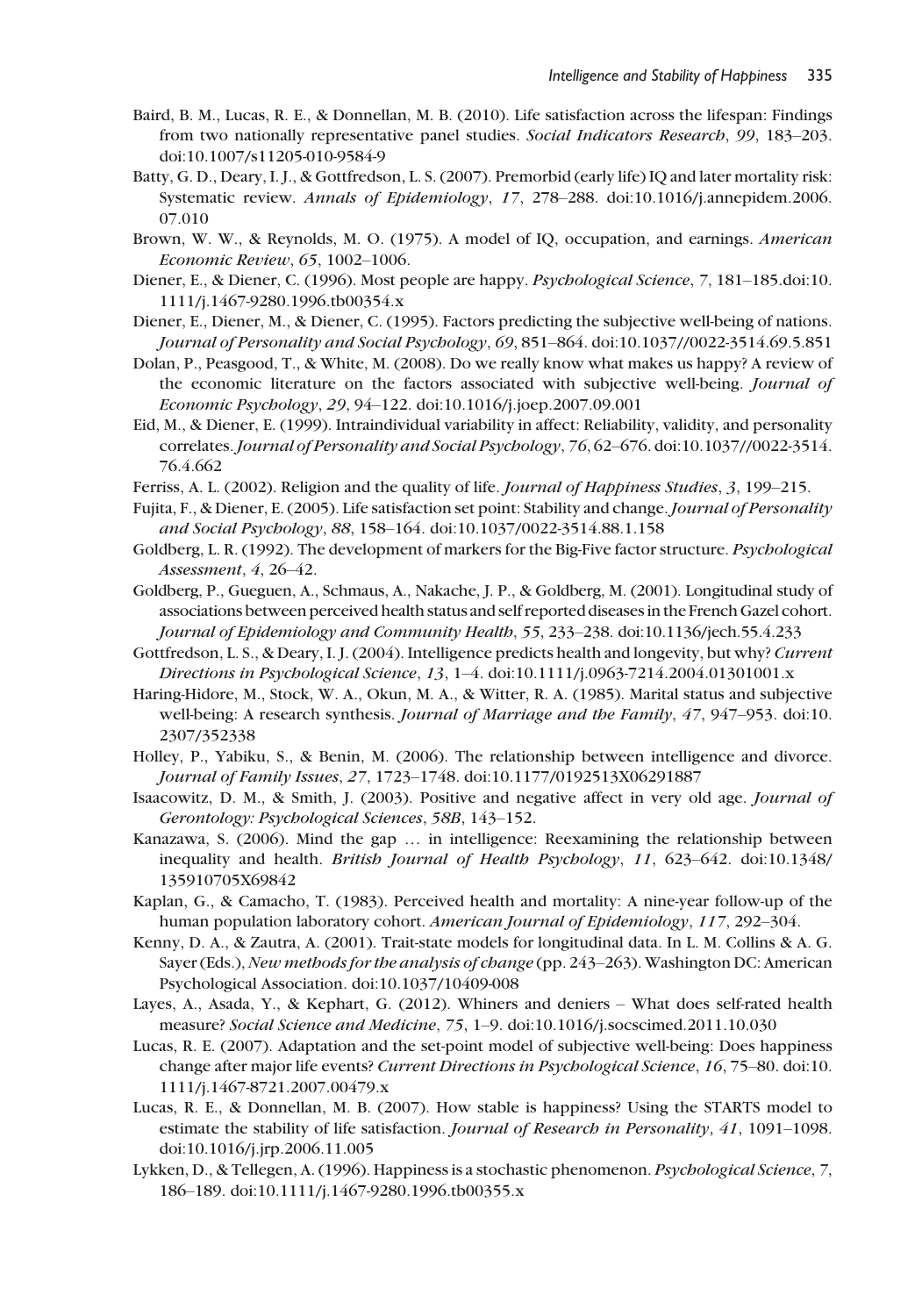- Lynn, R., Hampson, S., & Magee, M. (1984). Home background, intelligence, personality and education as predictors of unemployment in young people. Personality and Individual Differences, 5, 549–557. doi:10.1016/0191-8869(84)90029-1
- Lynn, R., & Vanhanen, T. (2006). IQ and global inequality. Augusta: Washington Summit Publishers.
- Madhyastha, T. M., Hunt, E., Deary, I. J., Gale, C. R., & Dykiert, D. (2009). Recruitment modelling applied to longitudinal studies of group differences in intelligence. Intelligence, 37, 422–427. doi:10.1016/j.intell.2009.04.001
- Miller, N. R. (1986). Information, electorates, and democracy: Some extensions and interpretations of the Condorcet jury theorem. In B. Grofman & G. Owen (Eds.), Information pooling and group decision making: Proceedings of the Second University of California, Irvine, conference on political economy (pp. 173–192). Greenwich: JAI Press.
- Mossey, J. M., & Shapiro, E. (1982). Self-rated health: a predictor of mortality among the elderly. American Journal of Public Health, 72, 800–808. doi:10.2105/AJPH.72.8.800
- Mroczek, D., & Spiro, A., III (2003). Modeling intraindividual change in personality traits: Findings from the Normative Aging Study. Journal of Gerontology: Psychological Sciences, 58B, 153– 165.
- Mroczek, D., & Spiro, A., III (2005). Changes in life satisfaction during adulthood: Findings from the Veterans Affairs normative aging study. Journal of Personality and Social Psychology., 88, 189-202. doi:10.1037/0022-3514.88.1.189
- Nagoshi, C. T., Johnson, R. C., & Honbo, K. A. M. (1993). Family background, cognitive abilities, and personality as predictors of educational and occupational attainment across two generations. Journal of Biosocial Science, 25, 259–276.
- O'Brien, R. M. (2007). A caution regarding rules of thumb for variance inflation factors. Quality and Quantity, 41, 673–690. doi:10.1007/s11135-006-9018-6
- Okun, M. A., Stock, W. A., Haring, M. J., & Witter, R. A. (1984). Health and subjective well-being: A meta-analysis. International Journal of Aging and Human Development, 19, 111–132. doi:10. 2190/QGJN-0N81-5957-HAQD
- O'Toole, B. I. (1990). Intelligence and behaviour and motor vehicle accident mortality. Accident Analysis and Prevention, 22, 211–221. doi:10.1016/0001-4575(90)90013-B
- Roberts, B. W., & DelVecchio, W. F. (2000). The rank-order consistency of personality traits from childhood to old age: A quantitative review of longitudinal studies. Psychological Bulletin, 126, 3–25. doi:10.1037/0033-2909.126.1.3
- Schimmack, U., & Oishi, S. (2005). The influence of chronically and temporarily accessible information on life satisfaction judgments. Journal of Personality and Social Psychology, 89, 395–406. doi:10.1037/0022-3514.89.3.395
- Siedlecki, K. L., Tucker-Drob, E. M., Oishi, S., & Salthouse, T. A. (2008). Life satisfaction across adulthood: Different determinants at different ages? Journal of Positive Psychology, 3, 153–164.
- Sigelman, L. (1981). Is ignorance bliss? A reconsideration of the folk wisdom. Human Relations, 34, 965–974. doi:10.1177/001872678103401104
- Smith, D. I., & Kirkham, R. W. (1982). Relationship between intelligence and driving record. Accident Analysis and Prevention, 14, 439–442. doi:10.1016/0001-4575(82)90057-4
- Snow, R. E., & Yalow, E. (1982). Education and intelligence. In R. J. Sternberg (Ed.), Handbook of human intelligence (pp. 493–585). Cambridge, UK: Cambridge University Press.
- Stevenson, B., & Wolfers, J. (2009). The paradox of declining female happiness. American Economic Journal: Economic Policy, 1, 190–225. doi:10.1257/pol.1.2.190
- Unsworth, N. (2010). On the division of working memory and long-term memory and their relation to intelligence: A latent variable approach. Acta Psychologica, 134, 16–28. doi:10.1016/j.actpsy. 2009.11.010
- Watten, R. G., Syversen, J. L., & Myhrer, T. (1995). Quality of life, intelligence and mood. Social Indicators Research, 36, 287–299. doi:10.1007/BF01078818

Received 30 September 2012; revised version received 8 May 2013